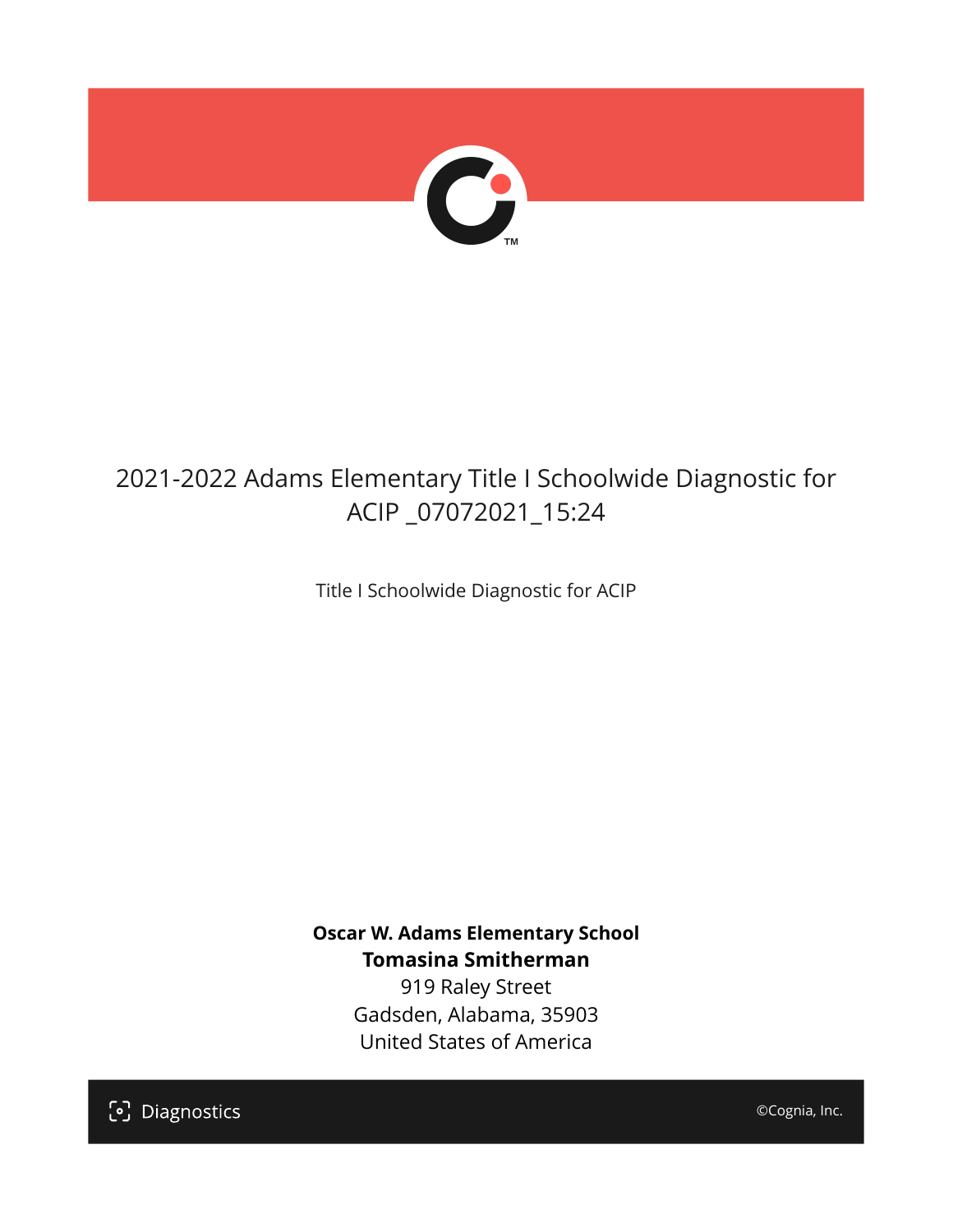Oscar W. Adams Elementary School

#### **Table of Contents**

| Instructions                                     |  |
|--------------------------------------------------|--|
| Title I Schoolwide Diagnostic for ACIP           |  |
| <b>ACIP Assurances</b>                           |  |
| Parent and Family Engagement                     |  |
| Coordination of Resources - Comprehensive Budget |  |
| eProveTM strategies: Goals & Plans               |  |
| <b>Attachment Summary</b>                        |  |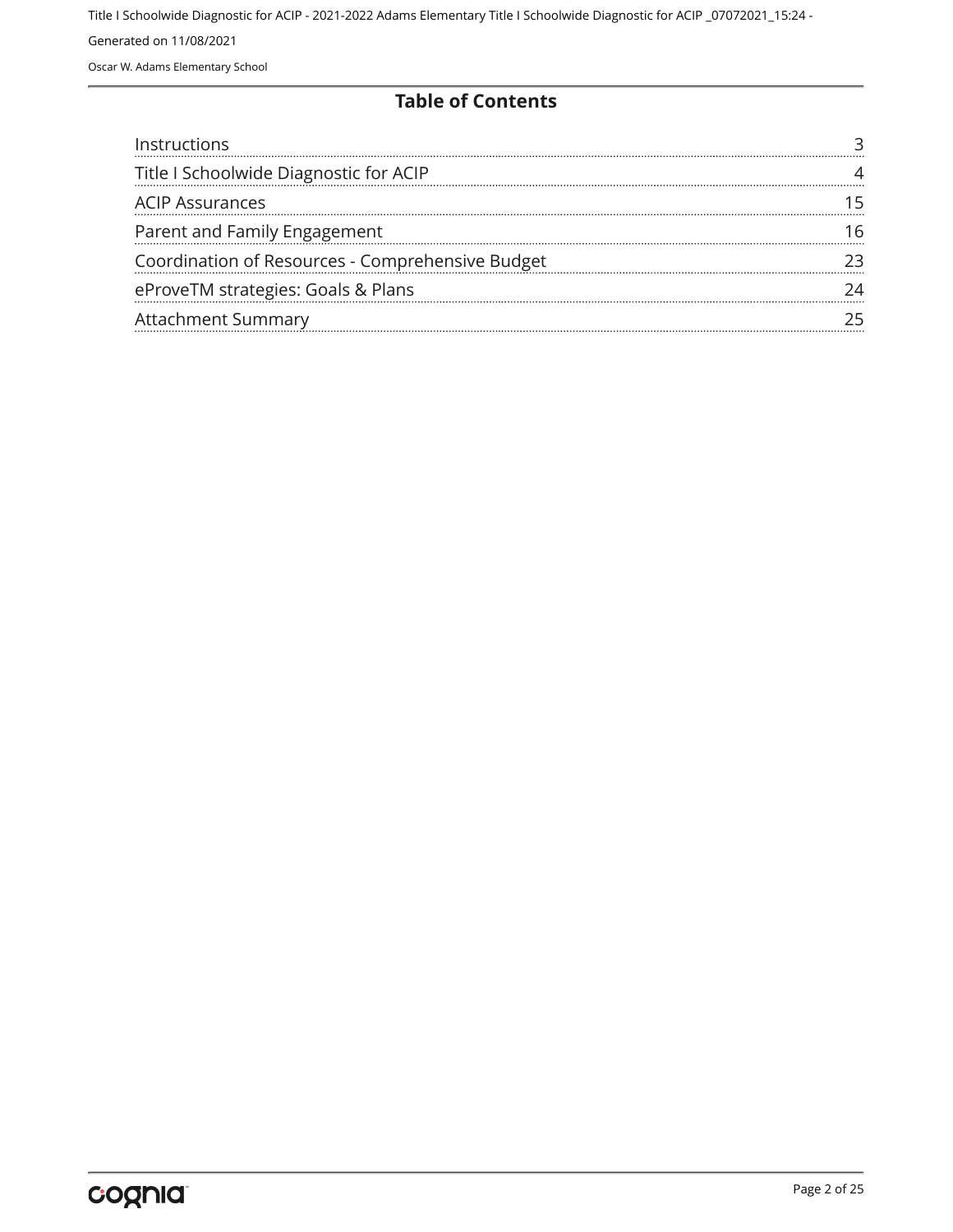Title I Schoolwide Diagnostic for ACIP - 2021-2022 Adams Elementary Title I Schoolwide Diagnostic for ACIP \_07072021\_15:24 - Generated on 11/08/2021 Oscar W. Adams Elementary School

### <span id="page-2-0"></span>**Instructions**

Title I Schoolwide schools, must complete all of the following sections of this ACIP diagnostic:

- **Title I Schoolwide Diagnostic**
- **ACIP Assurances**
- **Parent and Family Engagement Diagnostic**
- **Coordination of Resources Comprehensive Budget Diagnostic**
- **eProveTM strategies Goals & Plans**

*Parent Surveys must be done annually, but it can be done electronically in eProve or by paper.*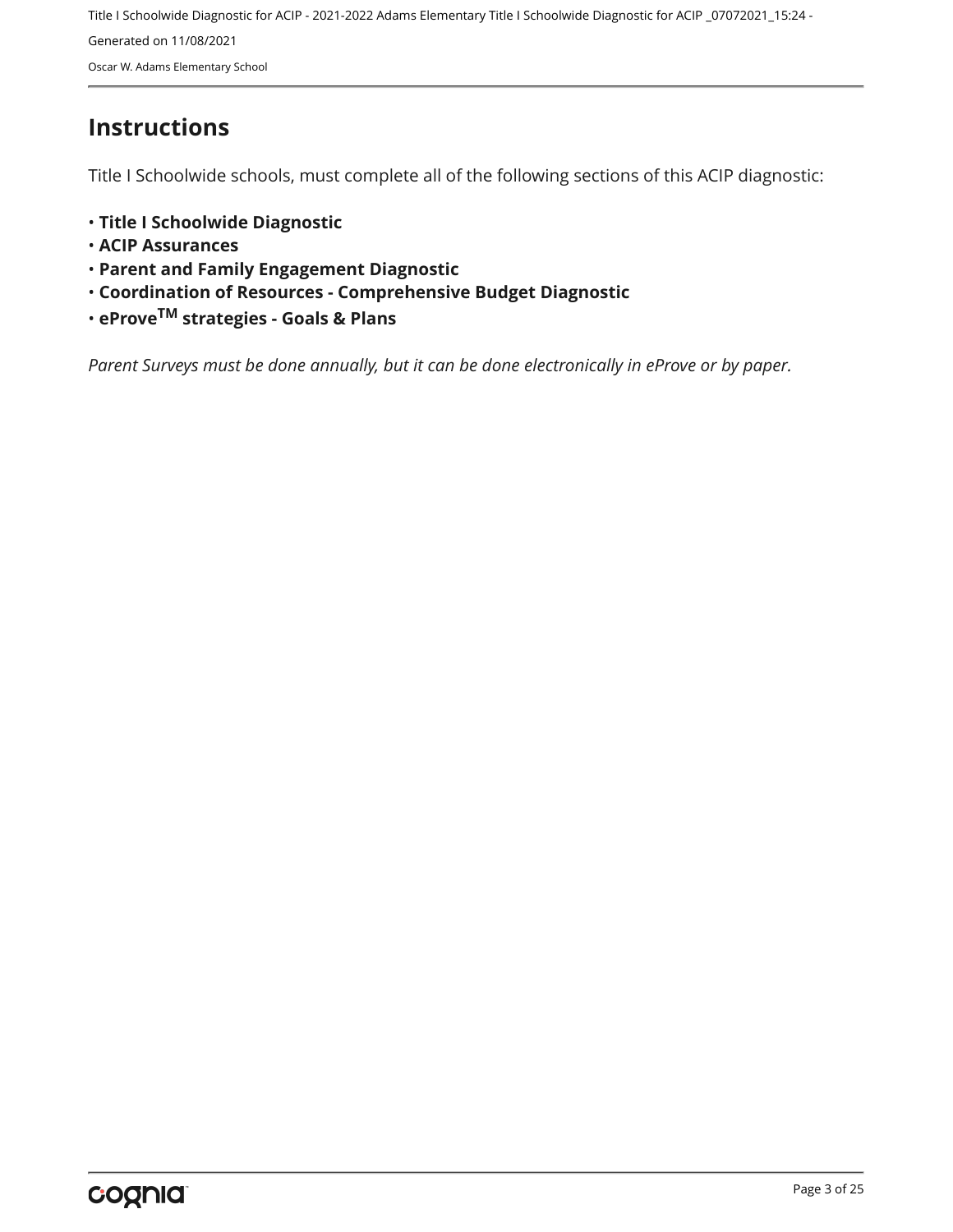Oscar W. Adams Elementary School

## <span id="page-3-0"></span>**Title I Schoolwide Diagnostic for ACIP**

Component 1: Comprehensive Needs Assessment (Sec. 1114(b)(6))

Relevant data (DIBELS, ACCESS, STAR, ACAP) was collected and presented to the staff at the September 22, 202. In our analysis of the data, gaps in student achievement were identified. Many students are scoring in proficiency levels 1 & 2 on the ACAP test. The staff completed surveys on concerns and needs for ML students, learning loss due to pandemic, professional development, budget needs and parental involvement. The leadership team met and used the information to draft a CIP. The draft was then presented to teachers and parents to review. 1. How was the comprehensive needs assessment conducted?

The results of the comprehensive needs assessment revealed that our needs are still focused on the areas of teaching and learning and professionalism. The results of the comprehensive needs assessment revealed that our needs are focused on the areas of teaching and learning to increase the number and percentage of students achieving proficiency or mastering of standards in reading and math. We will also engage in professional development to help our student achieve in a traditional and/or virtual setting to improve our professionalism. The ACCESS data revealed the need to continue to increase the number and percentage of students reaching English language proficiency. Teacher effectiveness data revealed that teachers require, and express an interest in, pursuing continued professional development in the areas of writing, math numeracy, using technology resources and facilitating learners' individual and collaborative use of technology and selfassessment of their technological proficiency. Teacher survey results revealed a need for professional development in communicating and working with all parents and especially ML parents and ML students. Professional development in reading, writing, math and vocabulary strategies for all students is a need. Teachers also see a need for additional strategies to implement our school-wide discipline plan and to strategies to address the social and emotional needs of our students. In the area of budget planning, staff members see a need for additional technology equipment and instructional support and a need for more Chromebooks, Viewsonic boards, and replace/upgrade existing technology equipment. 2. What were the results of the comprehensive needs assessment?

3. What conclusions were drawn from the results?

The following goals were drafted as a result of the conclusions of the Needs Assessment: 1. Engagement and empowerment of learners through technology 2. Professional development throughout the school year in teaching and learning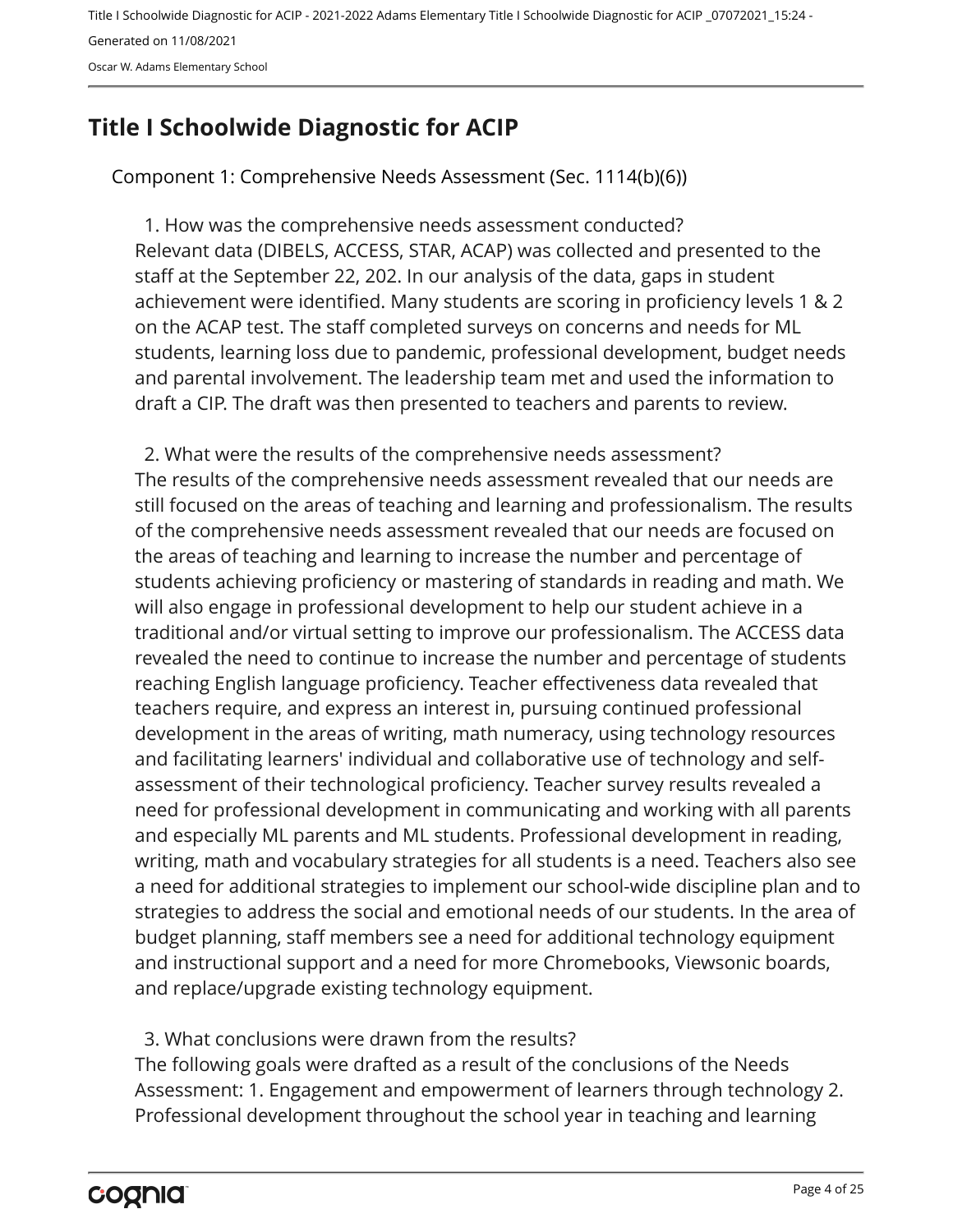Oscar W. Adams Elementary School

methodology for all students 3. Increase in the number and percentage of student mathematical proficiency 4. Increase in the number and percentage of student reading proficiency 5. Continuance of ML students' adequate progress in language acquisition 6. Technology professional development for teachers throughout the school year 7. Preparation and Supporting teachers and leaders to help graduate college-and career ready students 8. Professional development in communication with parents 9. Increase in student participation in after-school learning activities

4. What information was concluded as a result of analyzing perception, student achievement, school programs/process, and demographic data?

As a result of analyzing the data, programs, staff and surveys, it was determined that the majority of students scored in levels 1 & 2 in both reading and math and struggle to apply basic reading comprehension strategies to understand a text and lack the fact fluency needed to solve basic math computations. Teachers need additional support in teaching and addressing the needs of special populations such as ML, students with special needs, gifted, and economically disadvantaged, as well as more training in vertically aligning the curriculum with an emphasis on standards mastery and its connection to student achievement, to examine student data to drive instruction, and to develop explicit small group teaching strategies to address individual student needs. ML students need additional support in core reading with fluency and comprehension along with daily language acquisition in a sheltered setting and writing practice. The school process is that the BOE provides us with an ML translator provided by the City Board. This translator is very knowledgeable about ML instruction and assessment. This translator works with the students and parents to provide for their needs. The district ML resource staff provide the school staff with updated guidance from the state and federal level concerning interpretation of ACCESS test data and how to incorporate and accommodate the WIDA standards into the core curriculum. More collaboration time is needed between the content teachers and the ML resource staff so that each staff member understands how to interpret the ACCESS test data and incorporate the WIDA standards into the curriculum. Additional ML teachers are needed to address the growing population of ML students. The need for continued professional development, the need for analysis of schoolwide classroom management practices and disciplinary procedures and improvement in math and reading proficiency remains a priority.

5. How are the school goals connected to priority needs and the needs assessment?

The goals developed relate to the programs provided as a result of the needs being addressed. Improvement in math and reading proficiency remains a priority and goal of the school.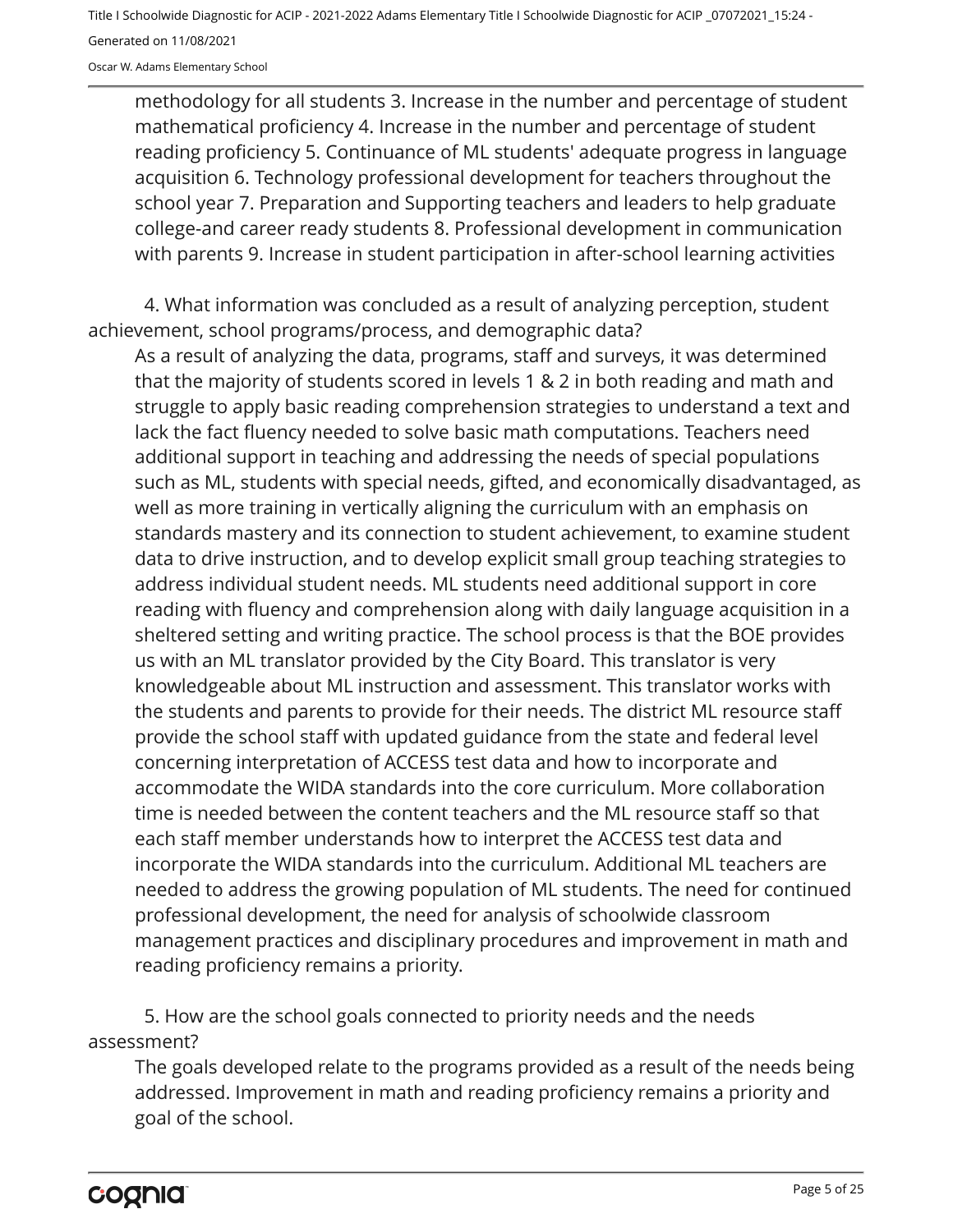Oscar W. Adams Elementary School

6. How do the goals portray a clear and detailed analysis of multiple types of data?

Data Sources used for analysis are listed as follows: 1. ACAP Test Results 2. ACCESS Test for Results for ML students 3. EDUCATE AL annual reports 4. STAR Results for Reading and Math 5. DIBELS Test Results 6. AAA Test Results

7. How do the goals address the needs of the whole school population and special recognition to children who are disadvantaged?

Every student in grades K-5 will be given an assessment. Kindergartens through grade three are each administered the DIBELS three times annually and AlaKids in the fall annually. Every student takes a STAR Reading and Math test three times a year or more. For early non-readers the Early-Literacy test is given. All students are using various online programs for which the teacher programs the appropriate level of instruction. The entire school participates in Accelerated Reader to promote independent reading. The ACAP assessment will be administered to the second, third, fourth, and fifth grade students. The ML students are given the WIDA. In addition, each teacher gives teacher made tests and textbook unit tests for classroom assessments. Grades K-5 will follow Envision Math lesson plans and administer monthly tests that covers the skills that have been taught for the month and are provided with data from all of these assessments. They meet in grade level meetings and faculty meetings in which all the data is discussed. The Board of Education has developed charts of testing data that kids scores. The team will meet and present each grade with the graphs/charts. From this meeting, each teacher will sufficiently know where their students are performing before the upcoming Spring Assessments. Teachers will involve parents in conferences and discussions referred. Teacher representation and input is included on the schools' budget committees, policy committees, textbook selection committees, and school calendar committees.

Component 2: Schoolwide Reform Strategies (Sec. 1114 (7)(A)(i)(ii)(iii)(I)(II)(III))

1. Identify the instructional strategies and methods used that strengthen the academic program in the school, increase the amount and quality of learning time, and help provide an enriched and accelerated curriculum, which may include programs, activities, and courses necessary to provide a well-rounded education.

ML Coaching - ML specialist will provide coaching in the classroom to assist teachers in providing instructional supports and strategies for helping non english speaking students achieve mastery of grade level standards. The ML specialist will also provide Tier III small group support for ML students who continue to struggle in the classroom. Data provided through the DIBELS, STAR and iXL programs will inform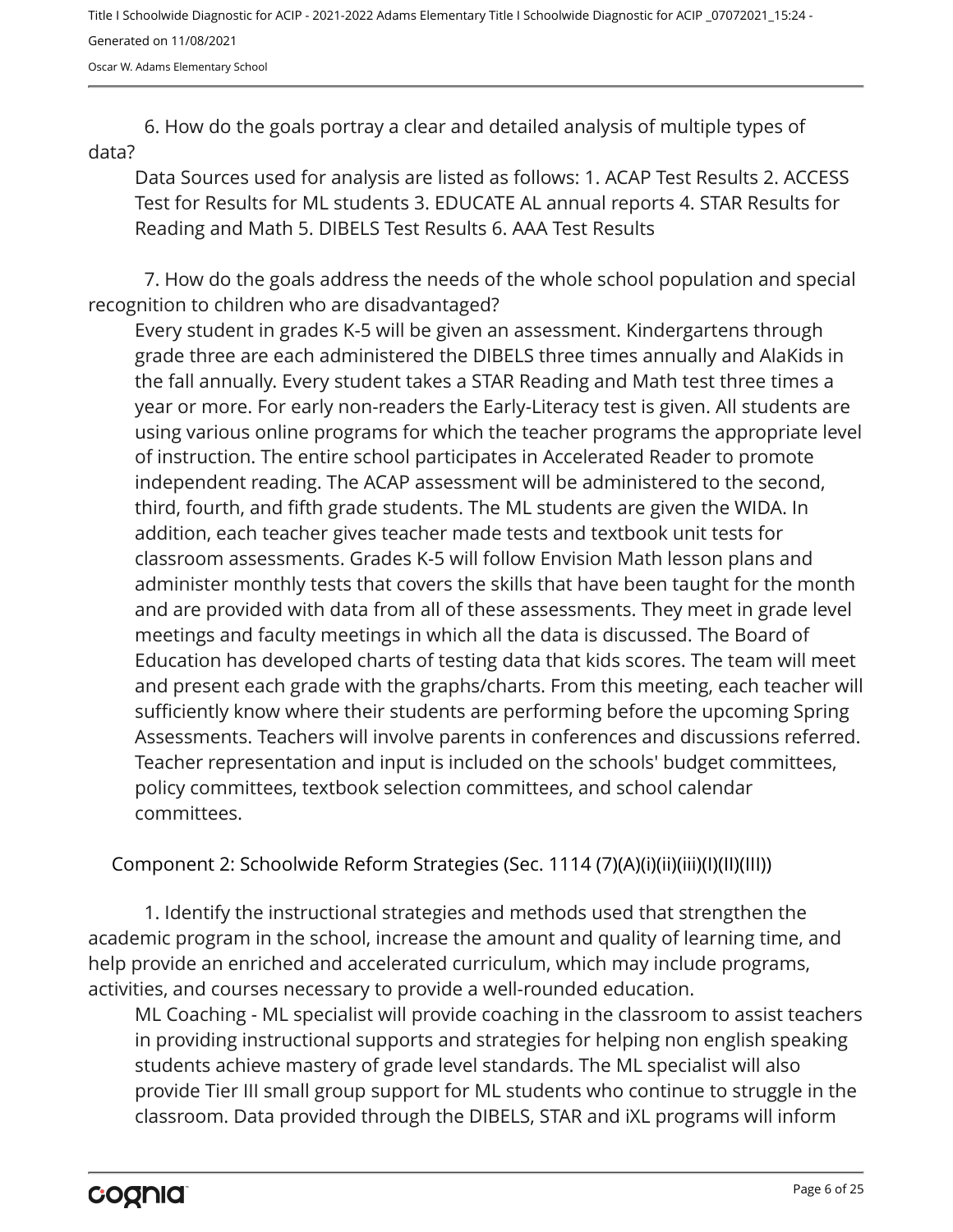Oscar W. Adams Elementary School

decision making for the coaching cycles and identify students for the small group instruction. Technology - Use iPads, laptops, chromebooks, classroom computers to access resources to teach, reinforce and review skills; to enhance student learning, application, productivity and communication skills; and to apply higher order thinking skills. Data Analysis - Each individual grade level teacher will analyze biweekly data to assess and progress monitor growth through the use of various formative assessments. Teachers will use this data to inform classroom instruction and develop intervention strategies for students who have not mastered unit standards. Explicit and Intensive Math Instruction - Implement explicit, intensive instruction that has been correlated to the Alabama College and Career Ready Standards and the ACAP assessment. The focus group will use direct explicit instruction, small group instruction, and other resources as selected by the teacher. Explicit and Intensive Reading Instruction - Implement explicit, intensive instruction that has been correlated to the Alabama College & Career Ready Standards and ACAP assessment, and use before, during, and after reading strategies in every class. Teachers will list strategies and plans for before, during and after instruction each week in lesson plans. Behavior Guidelines - Teachers will develop guidelines for student behaviors, which are being implemented school-wide. Students are provided positive feedback on their behavior through this plan.

2. Address the needs of all children in the school, but particularly the needs of those at risk of not meeting the challenging State academic standards, through activities which may **include**—

• counseling, school-based mental health programs, specialized instructional support services, mentoring services, and other strategies to improve students' skills outside the academic subject areas

• preparation for and awareness of opportunities for postsecondary education and the workforce, which may include career and technical education programs and broadening secondary school students' access to coursework to earn postsecondary credit while still in high school (such as Advanced Placement, International Baccalaureate, dual or concurrent enrollment, or early college high schools

• implementation of a schoolwide tiered model to prevent and address problem behavior, and early intervening services, coordinated with similar activities and services carried out under the Individuals with Disabilities Education Act (20 U.S.C. 1400 et seq.)

Teachers will continue to build and improve vocabulary through the use of "Bringing Words to Life", by Isabell Beck. The group will use direct explicit instruction, small group instruction, and other resources as selected by the teacher. School wide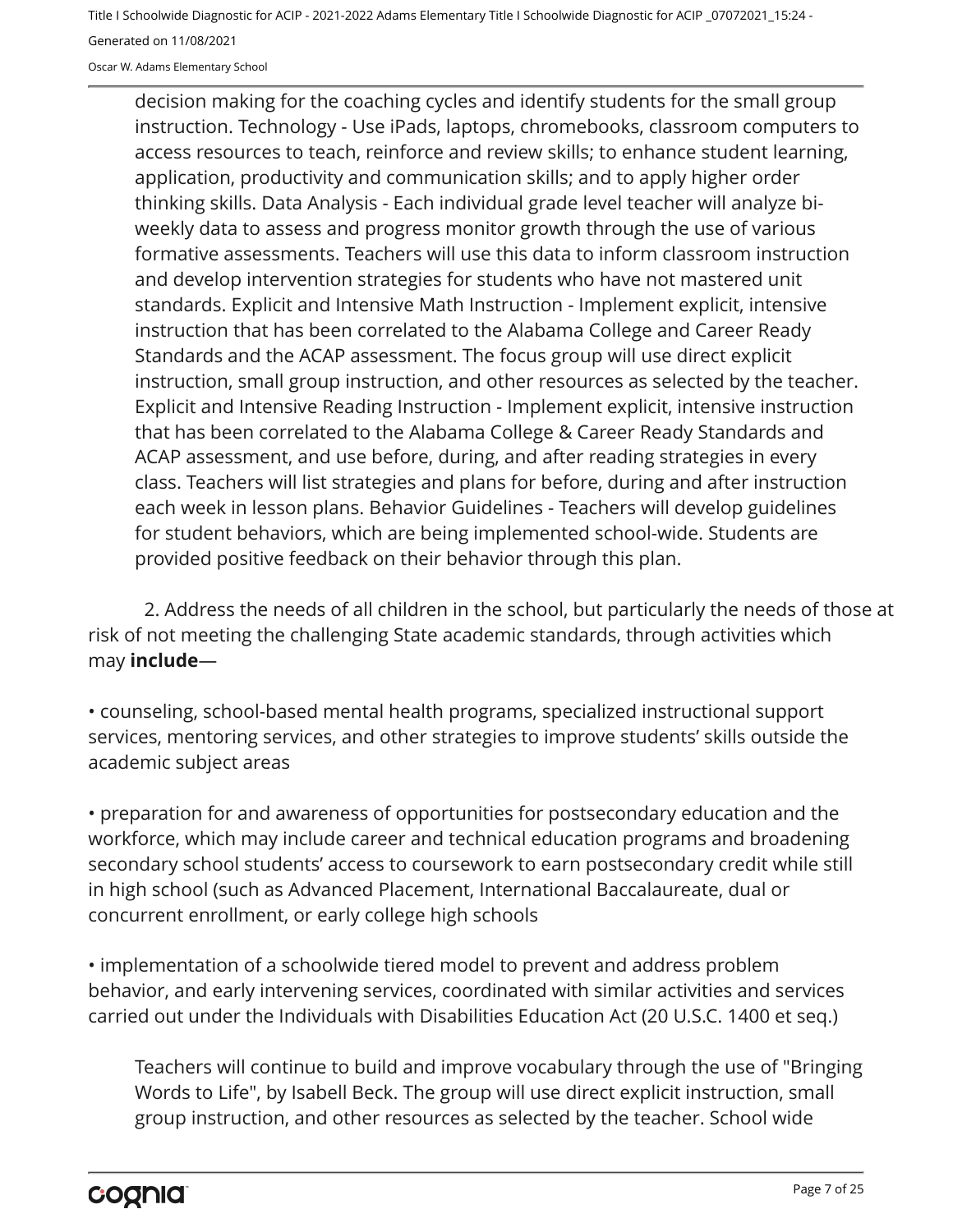Oscar W. Adams Elementary School

emphasis on teaching vocabulary and building background information by teaching words, prefixes, suffixes, multi meaning words, antonyms, and synonyms. Teacher will front-load academic vocabulary in the general education classroom, use vocabulary squares with images as a visual aid, and use word solving flow charts. Heggerty phonemic awareness curriculum instruction will be implemented to develop and strengthen the phonemic awareness for our students. Teachers will use the Envision Math resources, Savvas website, and other internet websites and software, such as iXL, iTunes University, Reflex Math, Flocabulary, and USA Test PrepStride. Students will access these resources using iPads, Chrome books, laptops, desktop computers, Smart Tables, clickers, etc. A teacher will work with students after school on technology readiness through prepared lessons and hands-on experience. Students will be tested using the Renaissance software programs specifically designed to identify targeted areas of deficiencies. Teacher will use this information to guide the planning for whole group and small group instruction. Differentiated Instruction will be provided through small group instruction and tier intervention based on student needs. Partnering with classroom teachers using a set schedule to model effective strategies for differentiation and student engagement. EL specialists will collaborate with the classroom teacher to develop engaging, differentiated lesson plans for all learners. Differentiated Instruction will be provided through small group intervention based on student needs. Teachers will use close reading, numbering the paragraphs, asking the text a question, identifying main idea, and other strategies when presenting during whole or small group instruction. Provide professional development for teachers to assist students who may have difficulty reaching academic success due to physical, emotional, or behavioral developmental issues. Teachers will implement strategies from "Teaching with Poverty in Mind" book in their classrooms. Teachers will incorporate elements designed to encourage students to collaborate to overcome challenges in the classroom. Teachers will also display student work that depicts student effort and give actionable, appropriate feedback to students. Professional development sessions focused on responding to negative student behaviors will be held for all faculty and staff. Teachers will attend professional development seminars on how to handle crisis situations effectively. Teachers will learn strategies for working with students in high-stress situations, ultimately ensuring that students are able to remain productive in the classroom. Receive social emotional training and development (all staff) and implement strategy with fidelity. Teacher utilize grade level meeting time to address student behavior and academic needs (in collaboration with parents, counselors, and student). Teachers will consistently track student data (attendance, behavior, and grades during data meetings). Partnering with classroom teachers using a set schedule to model effective strategies for differentiation and student engagement. EL specialist and reading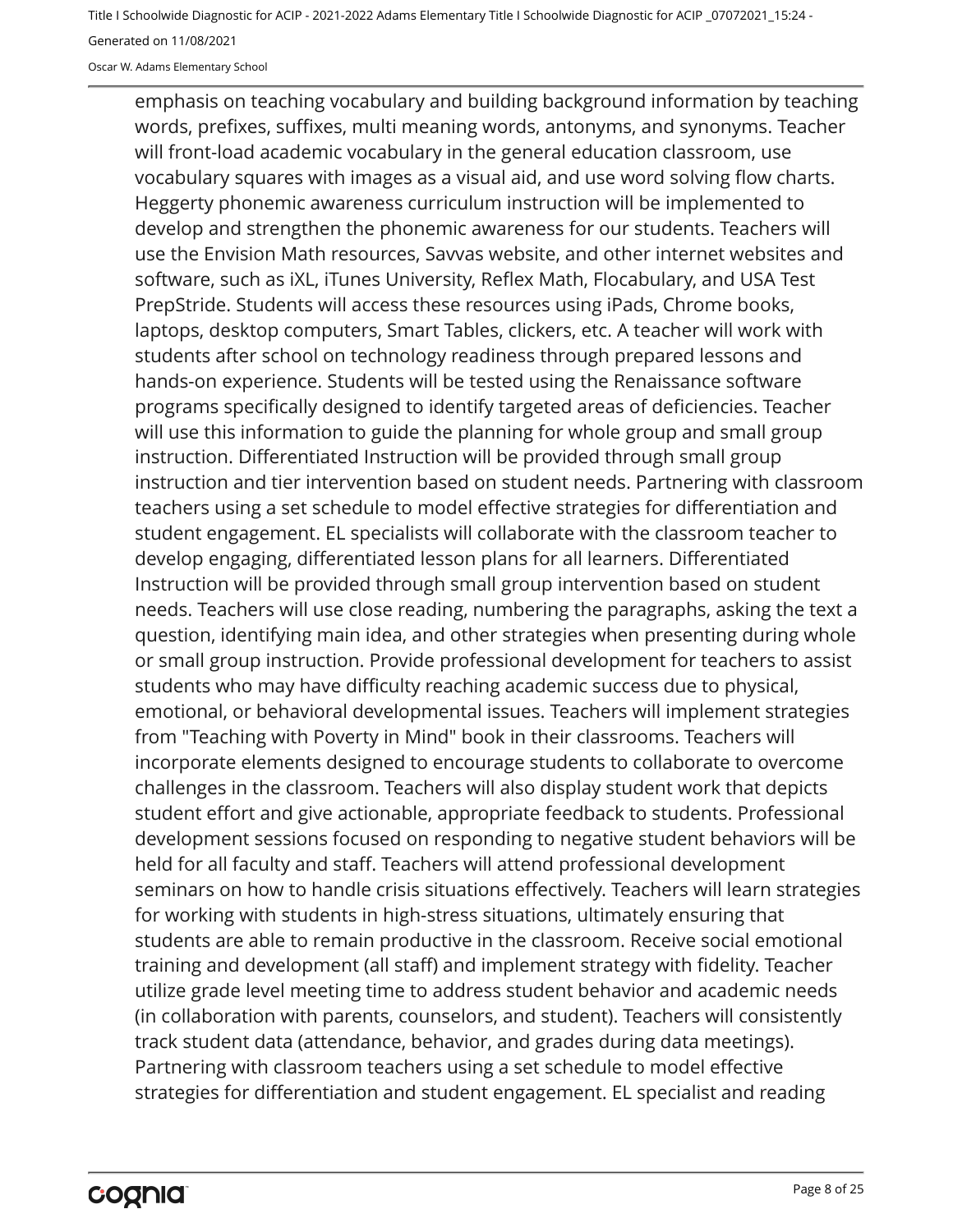Oscar W. Adams Elementary School

specialist will collaborate with the classroom teacher to develop engaging, differentiated lesson plans for all learners.

3. Describe how the school provides opportunities for the most academically needy students to receive support and reinforcement of academic skills **Beyond the Regular School Day.**

The following additional resources and programs are provided for Adams students beyond the regular school day to provide opportunities for the most academically needy students to receive support and reinforcement of academic skills: 1. EDGE - 21st Century community education after-school program that includes a homework assistance component as well as an enrichment component on Monday - Friday until 5:30 p.m. 2. Parent Teacher Resource Center - Resource Center materials available to teachers, parents and students for make and take, duplicated or shortterm borrowed materials to address academic deficiencies or to enhance enrichment content. 3. Homework - assigned daily or as needed to supplement inclass daily instruction 4. Internet-based skills practice through iXL, Stride Academy, MyOn, Savvas, Reflex Math, Flocabulary, etc.

4. Describe procedures/strategies used to address academic challenges for each group of Migrant, English Learners, Economically Disadvantaged, Special Education, Neglected and/or Delinquent, and Homeless Students.

ML specialist will provide coaching in the classroom to assist teachers in providing instructional supports and strategies for helping non english speaking students achieve mastery of grade level standards. The ML specialist will also provide Tier III small group support for ML students who continue to struggle in the classroom. Data provided through the STAR and ACCESS assessment will inform decision making for the coaching cycles and identify students for the small group instruction. Relevant data ( DIBELS, AAA, ACCESS, ACAP, and STAR) is collected and presented to the staff at Problem Solving Team meetings. In our analysis of the data, gaps in student achievement are identified. The staff works collectively to brainstorm ideas to be included in the Response to Intervention Team Plans (RTI). Students are then placed in Tier Groupings based on academic and behavioral needs and reviewed monthly to analyze progress or decline. Timely, effective additional assistance is provided to students who are experiencing difficulty mastering the State's academic achievement assessment standards through the Response to Intervention Team. Students are assigned to Tier II or Tier III academic or behavioral groups in order to receive additional interventions and instruction to address academic deficiencies. Additional intervention and instruction is provided through inclusion opportunities with resource personnel, pull-out instruction from additional resource personnel, or additional software and website program practice (e.g. LLI, Stride, Scantron, Reflex Math, Savvas, Renaissance Programs and Scott Foresman resources) through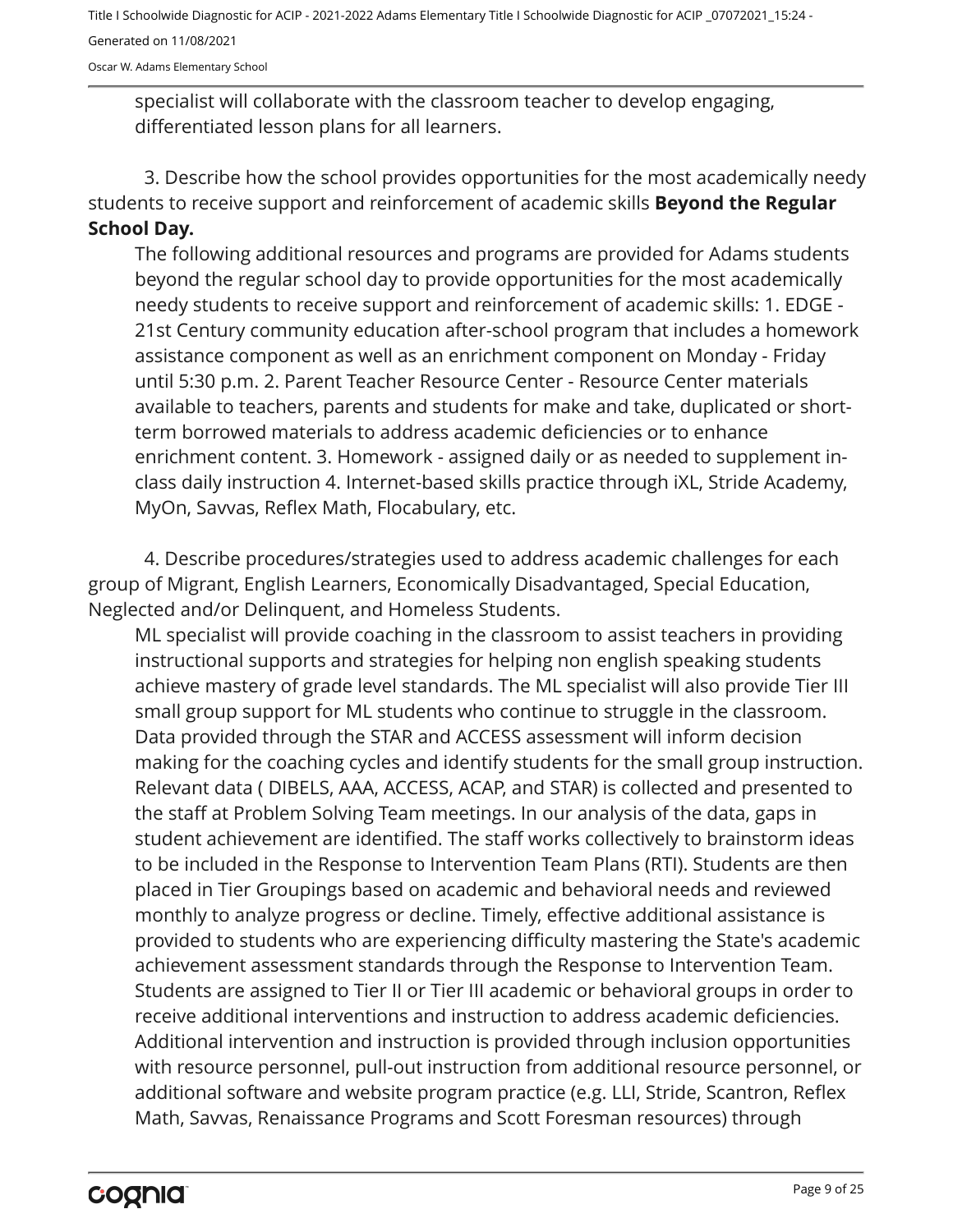Oscar W. Adams Elementary School

technology resources, such as the desktop computer, chromebook, laptop, Smart Table, Viewsonic panel or an iPad. Use of a social worker will provide individual and small group in-school support for students with behavioral deficiencies that negatively impact academic performance. This will help to decrease student absenteeism due to out-of-school suspensions and chronic truancy. Migrant students are identified upon enrollment through an Agricultural Survey which assesses whether the student qualifies for migrant services. Homeless students are identified upon enrollment by the parent identifying themselves as residing in a shelter or living with another family on a Survey. These students are referred to the school and personal needs will be meet so there will not be any barriers for the student. Special Education services are provided by the district and appropriate procedures in accordance with federal and state laws and regulations. The schools utilize a Response to Intervention team to identify students who are at-risk both academically and behaviorally. The RTI team considers each student carefully to determine need for referral for special education testing. Once a student is referred for testing, parents are notified for permission to test. An IEP team convenes to determine eligibility for services and develop the IEP. The Angel's closest provide clothing/hygiene products to students in need. The food pantry/backpack blessings provides food to students so they can have food for the weekend. The Department of Human Resources provides assistance when there is abuse/neglect. Research Cited: AMSTI, WIDA

5. Describe how the school provides individual student academic achievement results and interpretation of the results to parents of English Learners in a language they can understand.

Adams Elementary will provide whenever possible written communication that the parents can understand, or provide a person who can speak the parent's native language to facilitate understanding. School information is provided to parents in a language that they can understand through interpreters or in forms/letters in the home language. Students are monitored in instruction and assessment and are provided accommodations by district personnel who also assist core teachers and EL students in the classroom. Pull-out sessions with the resource staff to teach language acquisition and writing skills as well as providing examples of accommodations to the core education teacher and train staff on the ACCESS data and WIDA standards. In addition, the school district has been assigned a Regional ML Coach to assist with Professional Development, Instructional Strategies, Students who do not make progress will be provided supplemental one-on-one or small group tutoring with the ML teacher to work on specific areas in which the student is experiencing difficultly. After each interim assessment (benchmark) has been administered (end of 4 week grading period and 9 weeks grading period), the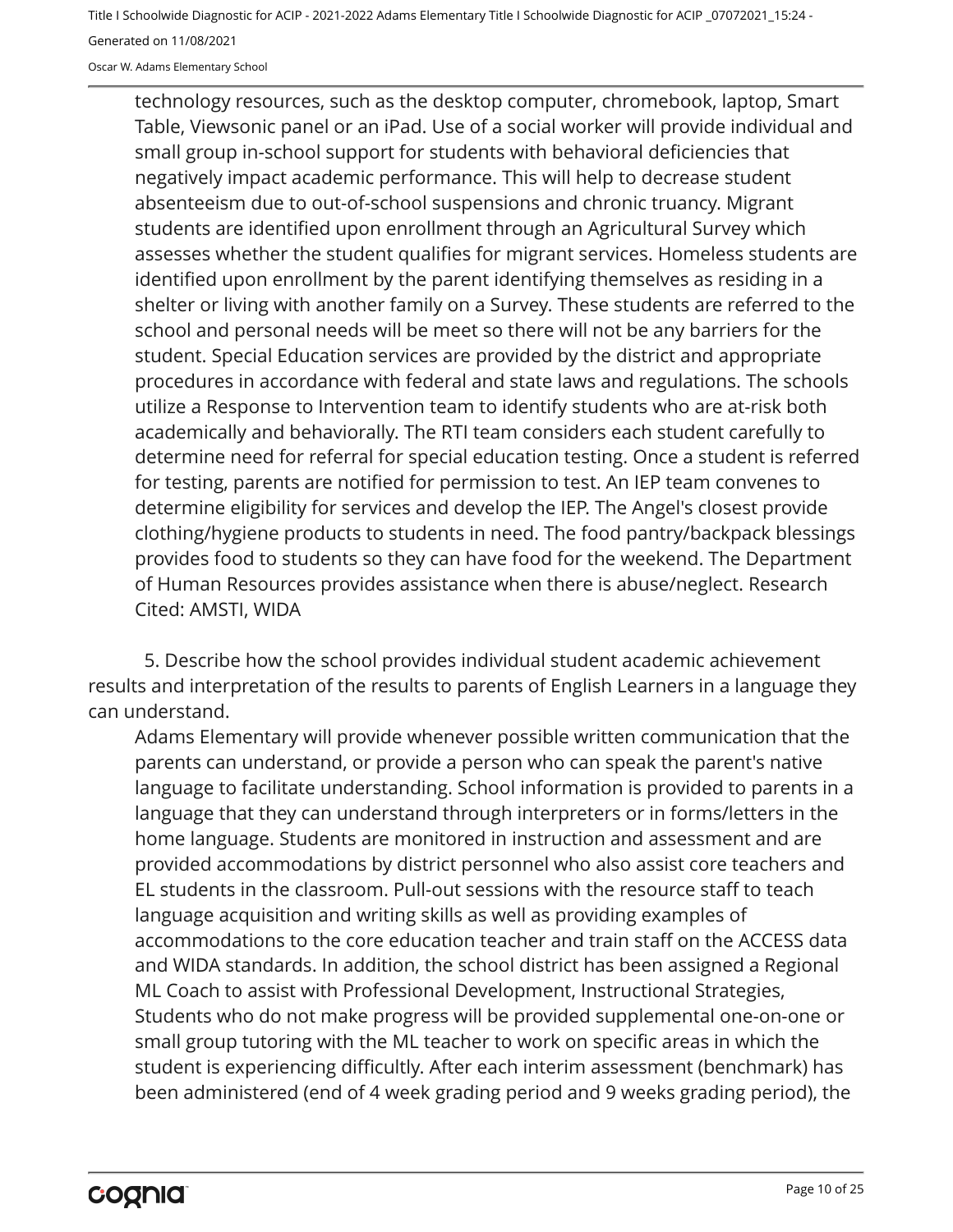Oscar W. Adams Elementary School

ML teacher will collaborate with classroom teachers during grade level meetings to adjust/amend goals based on students' progress.

This year the school has seven new teachers. 6. What is the school's teacher turnover rate for this school year?

55% of our teachers have at least a Master's degree. 7. What is the experience level of key teaching and learning personnel?

8. If there is a high turnover rate, what initiatives has the school implemented to attempt to lower the turnover rate (recruitment and retention strategies)?

Adams is in compliance with the requirements of section 1114 and 1119 of "ESSA" due to the fact that all teachers and intervention aides working with students are qualified to assume responsibilities for students to meet academic achievement standards. This information is maintained at the Gadsden City Board of Education's Central Office and is available to any member of the general public on request.

9. Describe how data is used from academic assessments to determine professional development.

The following professional development activities have been, and/or are being, provided to faculty and staff to assist them in implementing instructional strategies and formative assessments that monitor student progress in the proficiency and mastery of College and Career Ready Standards: 1. Renaissance Place Training - STAR Reading, STAR Math 2. Envision Training 3. ASSIST Training 4. S.P.I.R.E. Training 5. College and Career Ready Standards Training 6. ACAP 7. AlaKids 8. Behavioral Support Training

10. Identify the professional development opportunities for teachers, principals, paraprofessionals, and other school personnel to improve instruction.

Opportunities for training for faculty and staff are offered at the LEA (District Level) as well as at the individual school level. Many opportunities for professional development are provided through the e-learning online professional development site, Webinar Wednesdays focuses on the new ALSDE Digital Literacy Course of Study. Additional training is needed in the use of iPads, laptops, 3D printers, chromebook, Smart Tables, Viewsonic Panel, MyOn, iXL, Stride, and in the use of existing technology. This training will enable us to address the needs of students benefiting from Response to Instruction strategies, to embrace emerging technology, to enhance student productivity and communication skills, and to explore applications of higher order thinking skills. Additional training in the use of technology resources is provided through the reading series by Scott-Foresman. In house training is provided to the staff on technology, Renaissance programs, Reflex,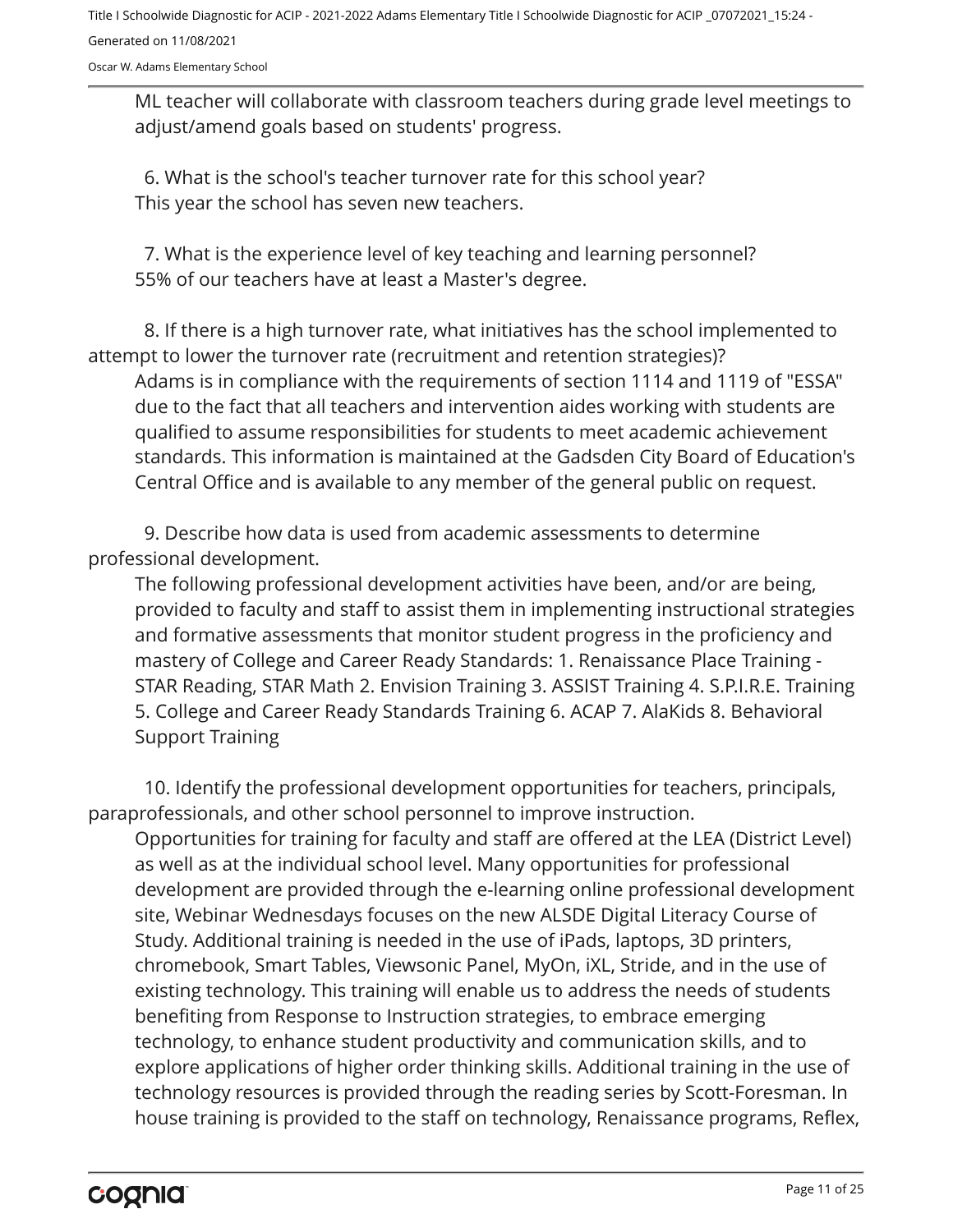Oscar W. Adams Elementary School

Flocabulary, iXL, Stride, Powerschool, social and emotional learning, writing, behavior, reading and math strategies and improving communication with parents.

11. Identify the teacher mentoring activities included in the schoolwide plan. For example, new or inexperienced teachers are given support from an assigned master teacher.

At this time, there is one first-year teacher at Adams. The teacher mentoring program that is offered by Gadsden City Schools affords ongoing support for experienced teachers transferring to Adams, as well as for new, inexperienced teacher. The system mentoring program also includes training for both mentors and new teachers. Weekly meetings are required. Mentors are responsible for maintaining documents, such as contact logs. These forms notate dates, focus, and length of each meeting. The mentor should conduct observations of the new teacher and also provide opportunities for the new teacher to observe in his/her classroom. Observing a veteran teacher allows the new teacher to view how various classroom tasks are performed, how to maintain classroom order and discipline, and how to implement effective instructional practices.

Opportunities will be provided throughout the year for ongoing professional development based on the needs of teachers as they are implementing researchbased instructional practices. Student performance data will be analyzed through examining progress monitoring assessment and weekly assessment results. Lesson plans will also be reviewed for areas of improvement as needed through professional development activities. 12. Describe how all professional development is "sustained and ongoing."

13. Identify the strategies in the schoolwide plan that support and assist students in transitioning from one grade level to the next. For example, preschool preparation for Kindergarten and/or eighth grade transition to high school and/or high school to college/ work force.

There is an orientation/registration for incoming kindergarten students to register in May. When students register they are encouraged to attend the kindergarten bootcamp that held in July before school begins. 5th graders participate in an orientation and tour of the middle school. The middle school counselor visits 5th grade students to discuss registration options. All teachers participate in a vertical grade level planning meeting at the end of each school year.

14. Special Populations as listed in the Carl D. Perkins Career and Technical Education Act of 2006 - Describe procedures used to address challenges for each group of individuals with disabilities, individuals from economically disadvantaged families (including foster children), individuals preparing for non-traditional fields, single parents (including single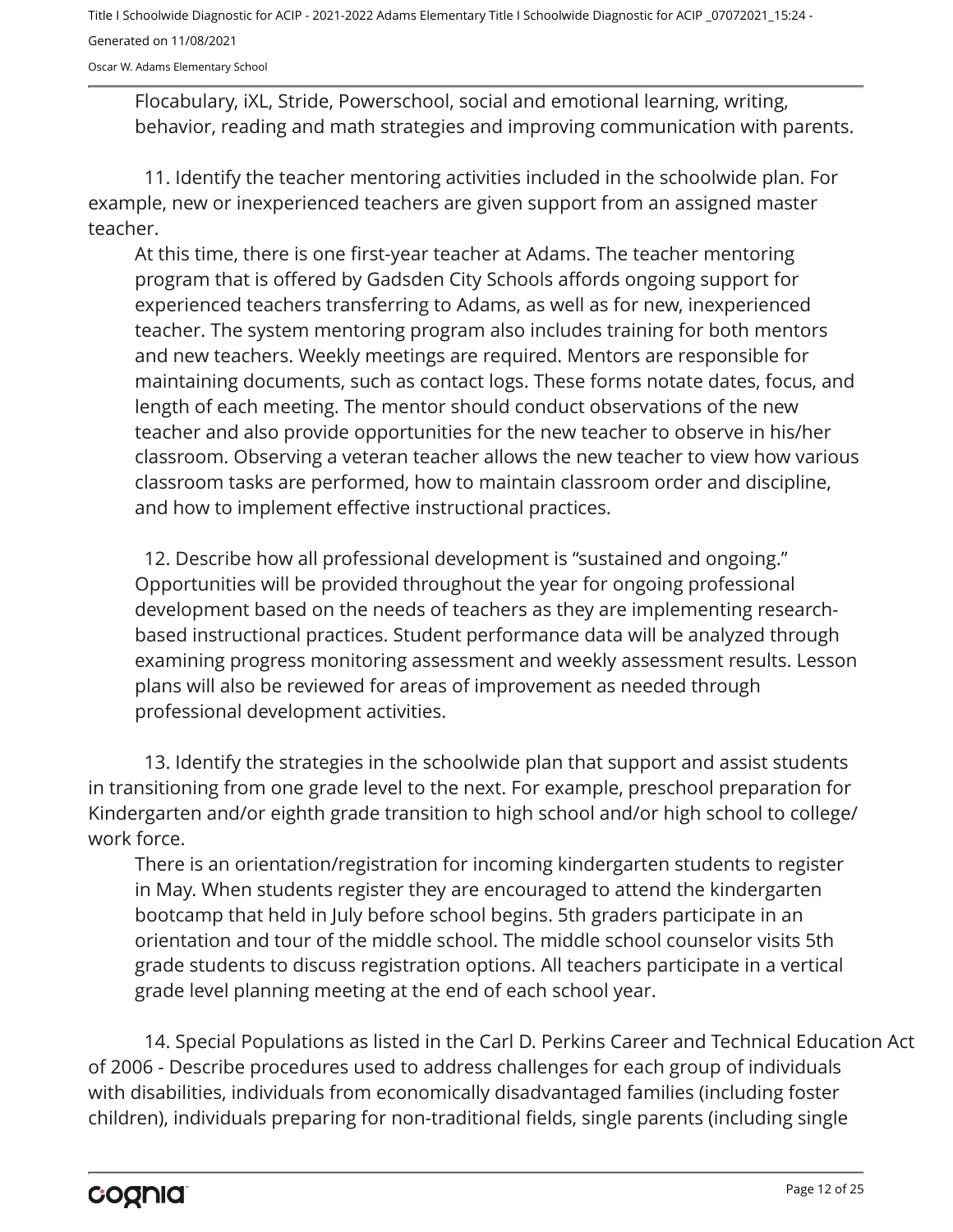Oscar W. Adams Elementary School

pregnant women), displaced homemakers, and individuals with limited English proficiency.

#### **(N/A for Elementary Schools)**

Component 3: Evaluation (How does the school evaluate the implementation of the schoolwide program?)

1. How does the school evaluate the results achieved by the schoolwide program using data from the State's annual assessments and other indicators of academic achievement?

The school utilizes the RTI, and grade level and faculty meetings to analyze data from our progress monitoring assessments that are assigned weekly and monthly as well as the data from annual assessments.

2. How does the school determine whether the schoolwide program has been effective in increasing the achievement of students who are furthest from achieving the standards?

If the number of students achieving proficiency standards has increased, the program has been effective. If the number of students achieving proficiency standards has decreased, we then look at subgroups and see which group has the greatest decline and then start analyzing specific goals, objectives and activities that relate specifically to those sub-groups of students.

3. What process is followed by the school to revise the plan as necessary, based on the evaluation, to ensure continuous improvement of students in the schoolwide program?

The process for evaluating and revising the plan will be to schedule a monthly analysis of the plan that correlates with the RTI meetings; therefore, having data sources and intervention information readily available for review.

Component 4: Coordination and Integration of Federal, State and Local Programs and Resources (Sec. 1114(b)(V))

NOTE: Not all schools receive all of the funding sources mentioned.

1. List the State, Federal and local programs that are consolidated/coordinated in the schoolwide program and describe how all programs and resources are coordinated and integrated toward the achievement of the schoolwide goals.

\* Title I- For the 2021-2022 school year Title I money will be used for personnel to employ one full-time Title I Paraprofessionals (for academic intervention and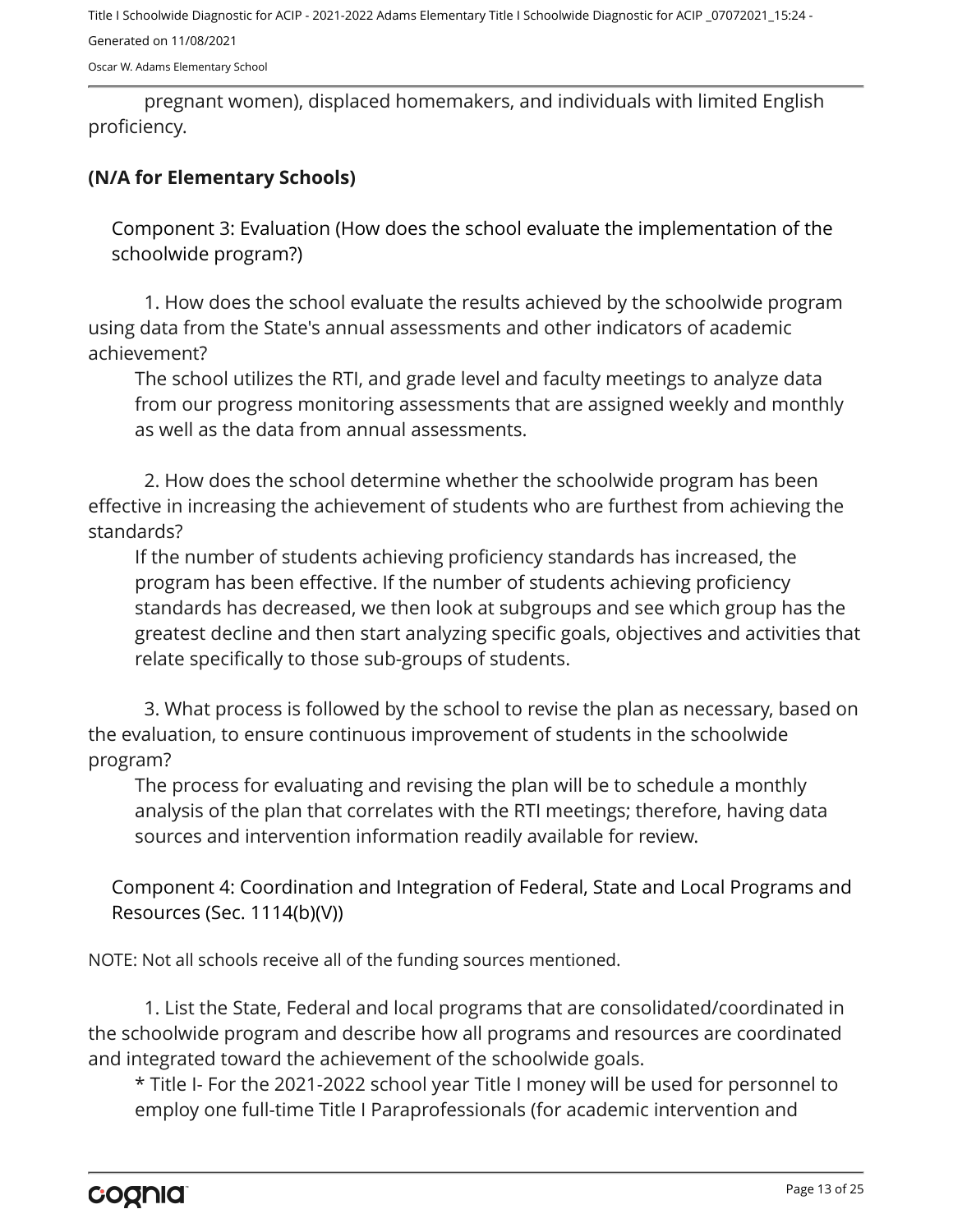Oscar W. Adams Elementary School

parental involvement), and five Title I Paraprofessionals (one for technology assistance and academic intervention). An ML Teacher/Translator will be utilized as an interpreter to communicate with parents of ML students and to provide ML instruction with those students. An LEA instructional coach will serve all Title I schools. Also money will be utilized for a nurse, computer technician, parent involvement, stipends for tutors for parents and students, technology, equipment rental and materials/supplies. Money for professional development will be utilized for substitutes, stipends, travel and registration. \* Title II - Professional Development - The state provides professional development funding to the school based on the number of teacher units assigned to that school. The LEA has a professional development plan which delineates professional development opportunities provided directly to system personnel. The principal has discretion in the expenditure of professional development funds to best meet the needs of the school. School Improvement and Title I allocations are also utilized for professional development in ongoing research-based professional development opportunities. \* Title III - English Language Learners- Title III funds are used to meet the academic goals for ML students. During registration, each student completes a Home Language Survey. A student whose parents identify that a language other than English is spoken in the home will be assessed using the LAS in order to determine their English language proficiency level. A parent must give permission for the student to be tested. The parent will be notified of the student's classification and qualifying status for the program within ten (10) days of the evaluation. If the student qualifies for the program, the parent must sign a permission or denial for ML services. LEP students receive tutoring services from the ML teacher. All resources and materials used for instruction are scientifically research-based.

2. How does the school coordinate and integrate the following Federal, State and local services in a manner applicable to the grade level to support achievement of the schoolwide goals: violence prevention programs, nutrition programs, housing programs, Head Start, adult education, career and technical education programs, and schools implementing comprehensive support and improvement activities or targeted support and improvement activities under section 1111(d).

\* Title IV provides funds for effective programs that have been scientifically research-based. Our Title IV programs help to increase the knowledge of drugs to reduce incidents of tobacco, drug, and alcohol use and/or possession, and to increase knowledge to reduce incidents of violence. The counselor provides numerous activities to promote safe and drug-free environment for students, including counseling and guidance on drug awareness, drug education, making healthy choices, bullying, conflict resolution, and Red Ribbon Week.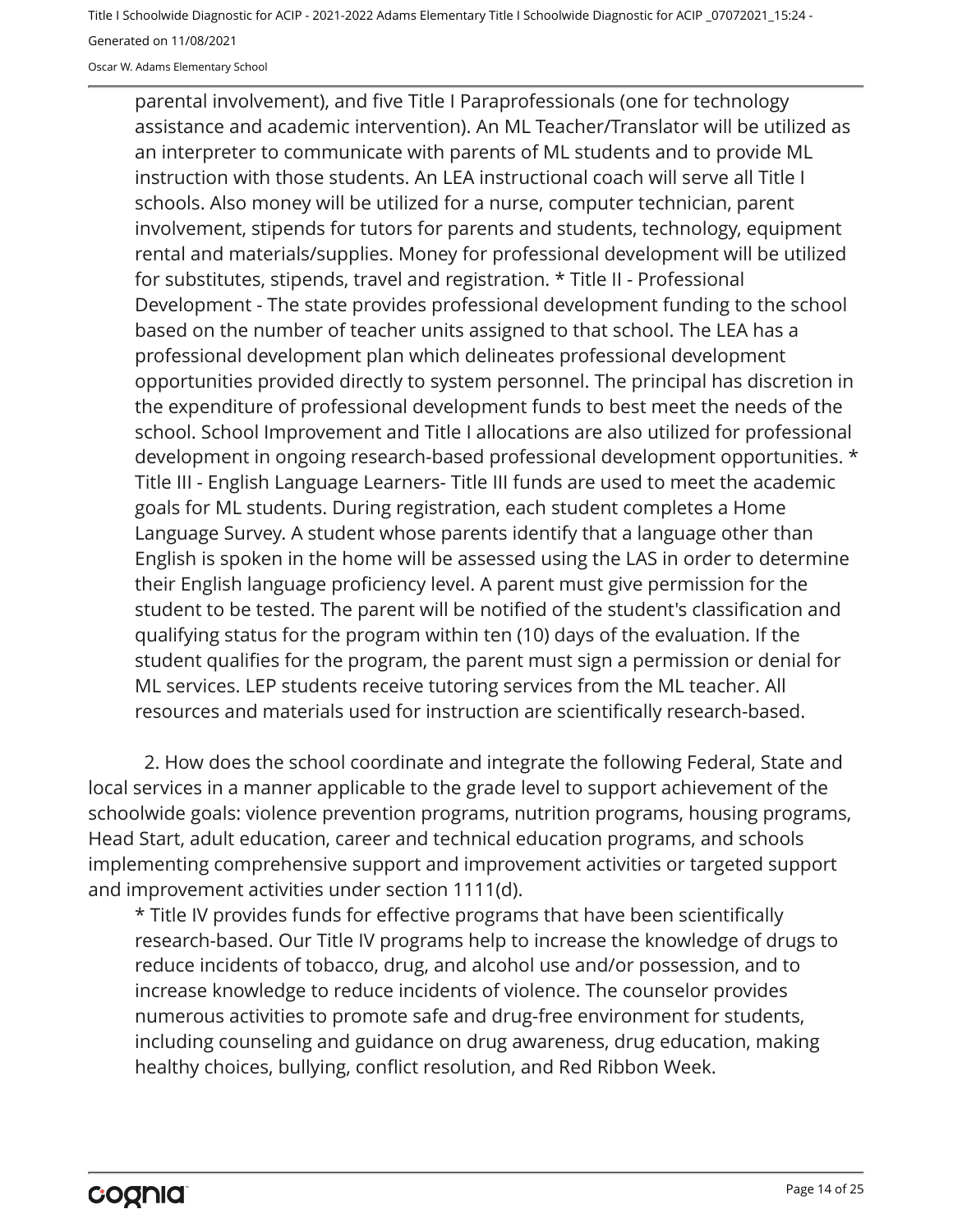Title I Schoolwide Diagnostic for ACIP - 2021-2022 Adams Elementary Title I Schoolwide Diagnostic for ACIP \_07072021\_15:24 - Generated on 11/08/2021 Oscar W. Adams Elementary School

## <span id="page-14-0"></span>**ACIP Assurances**

#### **Instructions:**

By responding to the questions attaching evidence where required, the institution has verified whether it meets or does not meet each of the required ACIP Assurances.

1. The school's ACIP is developed with the involvement of parents and other members of the community to be served and individuals who will carry out such plan, including teachers, principals, other school leaders, paraprofessionals present in the school, administrators (including administrators of programs described in other parts of this title), the local educational agency, to the extent feasible, tribes and tribal organizations present in the community, and, if appropriate, specialized instructional support personnel, technical assistance providers, school staff, if the plan relates to a secondary school, students, and other individuals determined by the school. (Sec. 1114, (b) (2))

Upload the signature page of your ACIP committee members. Upload any additional attachments if needed regarding your ACIP.

 **YES** NO N/A **ATTACHMENTS Attachment Name** 

Parent Engagement Plan 2021-22

2. The institution has a Parent and Family Engagement policy and plan as required in ESSA Section 1116, and ensures that all requirements in Section 1116 and 1112(e)(1)(A) (i)-(ii), Parents' Right-to-Know, are implemented systematically.

- **YES**
- NO
- N/A

3. The institution has a School-Parent Compact. If a Title I school, the School-Parent Compact contains the required components (ESSA Section 1116 (d) and was jointly developed with parents of participating students.

 **YES** NO N/A

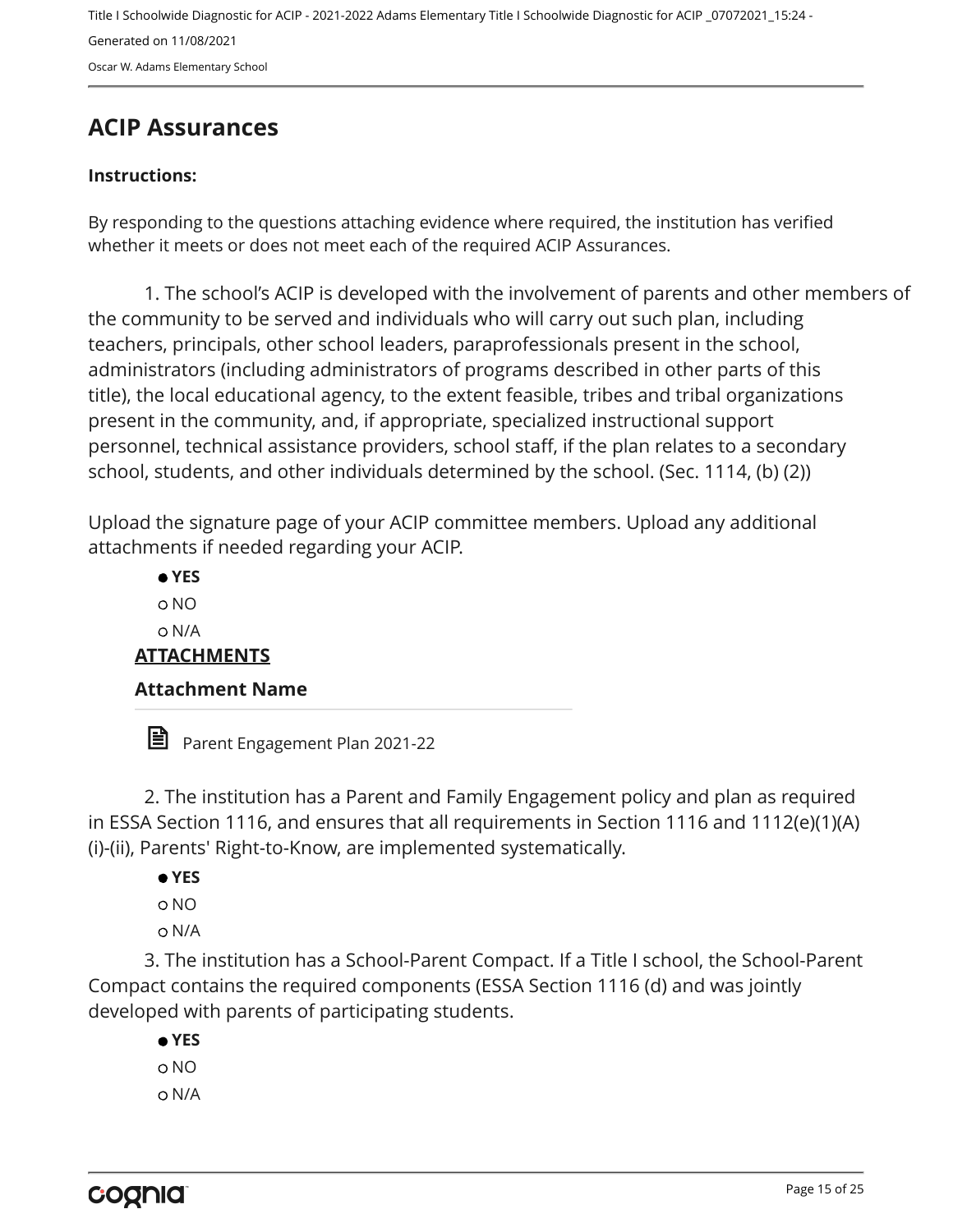Oscar W. Adams Elementary School

## <span id="page-15-0"></span>**Parent and Family Engagement**

1. Describe how the school will convene an annual meeting to inform parents of the school's participation in Title I and explain Title I requirements, including the 1% setaside, and the right of parents involved. (Sec.  $1116(c)(1)$ )

An Annual Title I Parent Meeting will be held at the beginning of the school year for parents to learn about the school's participation in Title I, the requirements of Title I and the parents' right to be involved. Parents will be notified of the Annual Title I Parent Meeting through the Schoolcast notification system, school marquee, announcements at the school, a flyer sent home in the weekly communication folder, and a flyer in the Parent Information Area and outside bulletin board. All publicly and communications will be given in a language parents can understand. During the meeting the parents will be informed of the 1% set aside money and how the parents can be involved. The LEA's Title I allocation is shown and the amount for each school is shown and explained. Examples are given and we presented the amount to our parents that we received for Parental Engagement (the school's portion of the 95% of the 1%). We discuss how the parents can be involved in the process and how they can be part of the decision making team regarding the 1% set-aside both for system-wide initiatives and school level activities. An overview of the Continuous Improvement Plan is presented at the Annual Title I Parent Meeting. Parents are informed of academic status, areas of improvement, expenditures, and an explanation of why the school is funded by Title I. Parents are asked for input and areas of concern. Parents are invited to participate in the annual budget planning meeting. Parents are informed of the plan and a committee of parents is asked to review the plan and make comments or corrections. Topics of the annual meeting will be: What it means to be a Title I school What the 1% Set-Aside is for parental engagement The LEA Title I Plan The LEA Parental Engagement Plan The School's Parental Engagement Plan The LEA's and School's Continuing Improvement Plans The School-Parent Compact The School's Title I Budget How to request the qualifications of their child's teacher(s) How parents will be notified if their child is taught by a teacher who is not Highly Qualified How parents can be involved Parent Resource Center and Supplemental Services How the Annual Evaluation of the Parental Engagement Plan is conducted

2a. Describe how there will be a flexible number and format of parent meetings offered, such as meetings in the morning or evening, and may provide, with funds provided under this part, transportation, child care, or home visits, as such services relate to parental involvement.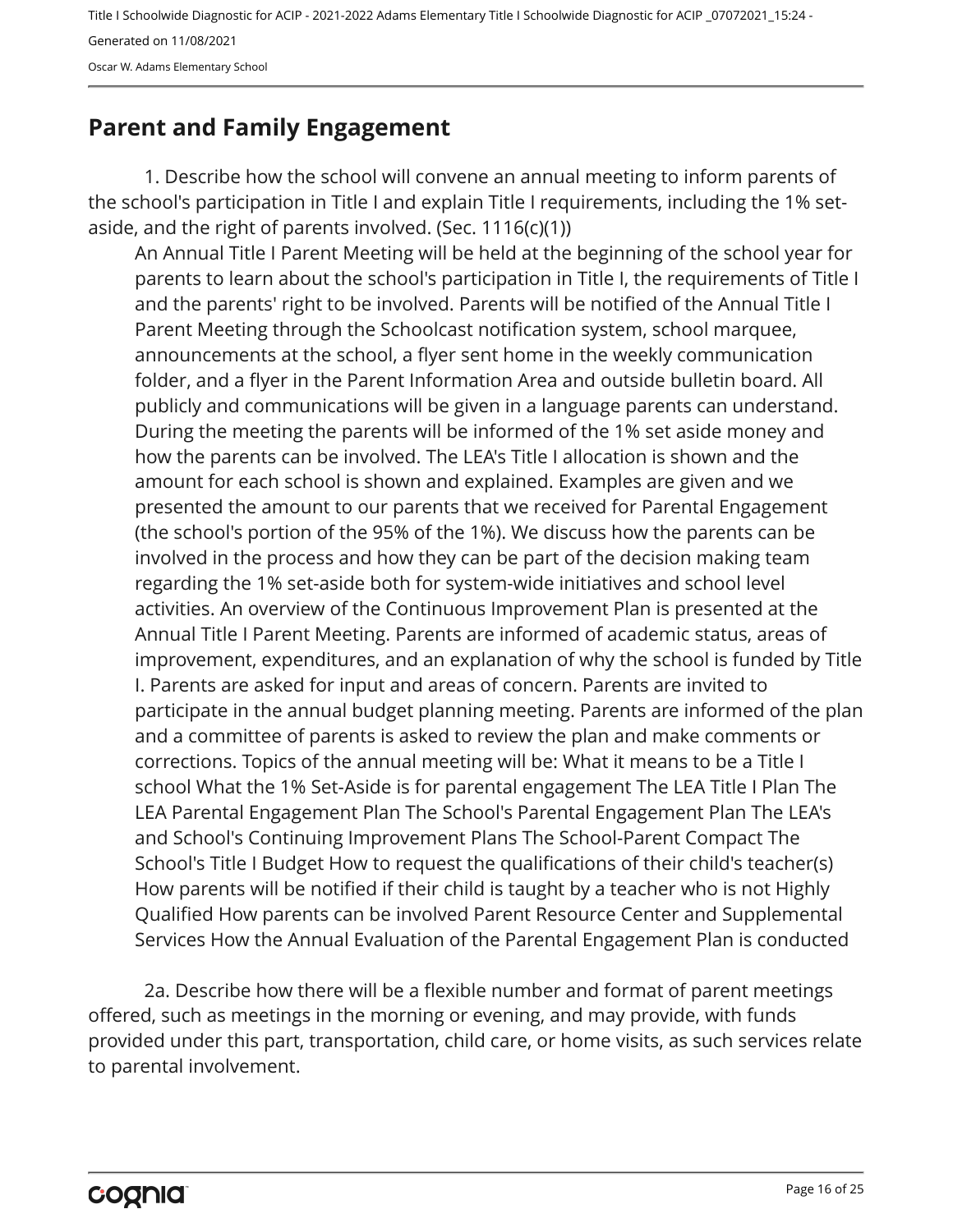Oscar W. Adams Elementary School

1. There will be Parent Engagement meetings held once every nine weeks to plan, review and improve the Title I Program and plan family events. A translator will be available at all meetings as much as possible.

2b. Describe how parents will be involved in the planning, review and improvement of the Title I Program (Note: State the school's process for how all Title I parents have the opportunity for involvement in decision-making).

A parent survey, written in a language parents can understand will be sent home with every student in the spring. All parents are invited to attend the 4th Nine weeks Parent Engagement Meeting to review the survey results and to review and evaluate the current Parental Engagement Plan, budget and School-Parent Compact. The ACIP parent committee will be formed from parent volunteers from this meeting. The evaluation and survey results will be presented to the school staff for their input on the evaluation and the development of a new Plan, Compact and budget. Using the results of these evaluations and the survey, the Parent ACIP committee and the Title I staff will develop the parent Engagement Plan, Compact and budge for the next year. All parents and guardians are invited at the beginning of the next school to the Annual Title I Parent meeting to review the Title I Program, Budget, Compact and Plan. Parents will be given the opportunity to suggest improvements in the Continuous Improvement Plan and Parental Engagement Plan at this and subsequent Parent Engagement meetings. A translator will be present at all meetings, and agendas and minutes will be written in a language parents can understand. The Plans and Compact will be reviewed, developed and improved by a group of people including groups representing racial and ethnic minorities, economically disadvantaged, disabled, limited English proficiency, and limited literacy. Parents will be notified of these meetings through the school marquee, school website and Facebook page, Schoolcast notification system, radio and newspaper announcements, announcements at the school, and a flyer sent home in the weekly communication folder and posted in the Parent Information Area and on the parent information board outside. All publicity and communications will be given in a language parents can understand.

2c. Describe how funds allocated for parent involvement are being used in the school. (Sec. 1116(c)(2)(3)).

Title I parent engagement funds will be used to buy colored copy paper for parent communication, student agenda, communication folders, books to give away at all family events to encourage reading at home, recognition of student achievement and parent involvement, honorariums for parent professional development speakers on topics of need and concern to parents.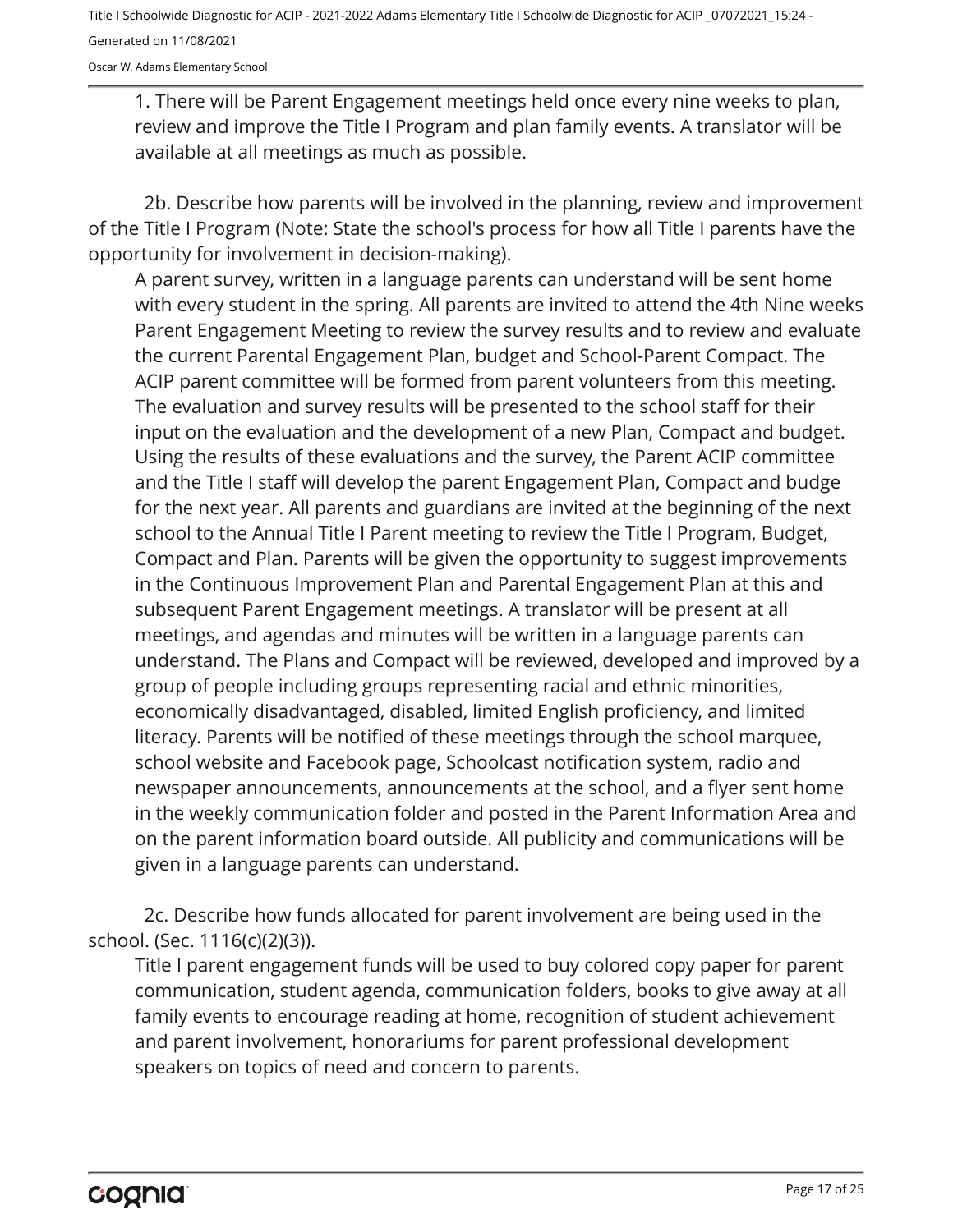Oscar W. Adams Elementary School

3. Describe how the school provides parents of participating children timely information in a uniform format and, to the extent practicable in a language they can understand, about programs under Title I, a description and explanation of the curriculum in use, forms of academic assessments, and achievement expectations used, and, if requested by parents, opportunities for regular meetings to formulate suggestions and participate as appropriate in decisions related to the education of their children. (Sec. 1116(c)(4)(A)(B)(C))

\*Adams will have the Annual Title I Parent Meeting, Open House and regularly scheduled Parent Involvement meetings at which information will be given about Title I programs, the curriculum, the assessment results, academic expectations and opportunities for future meetings and parent involvement. A translator and written translations will be available as much as possible. Parents will be given opportunity at these regular meetings to be a part of the decision making process about the programs of the school which affect the climate of the school, professional development of parents and teachers, and the education and achievement of the students.

4. Describe how parents, the school staff, and students share responsibility for improved student academic achievement for participating students (How the School-Parent Compact is jointly developed with Title I parents; how it is used, reviewed, and updated). (Sec. 1116(d))

The Title I School-Parent Compact was explained and reviewed at the September Annual Title I Parent Meeting. It will be discussed and updated by the Parent ACIP committee and in the September, School wide Staff ACIP Planning meeting. The Compact has a part for the parent, student, teacher and principal to pledge their individual responsibility for student academic achievement. This is a great opportunity to continue to work as partners on addressing school's goals. The compact will be sent home in Communication Folders with every student. Every student will be required to have a signed Compact in their permanent file and teachers will keep a copy of signed Compacts in their rooms to use in parent/ teacher conferences. All communication will be in a language parents can understand.

5. Describe procedures to allow parents to submit comments of dissatisfaction with the Continuous Improvement Plan. (Sec. 1116(c)(5))

If a specific component of the CIP Plan is not satisfactory to a parent, the parent will submit their comments in writing to the LEA Parent Advisory Council. The council will review and submit in writing, their findings to the CIP committee in order to resolve any differences. If there are further resolutions, the Title I Coordinator will meet with the committee. The Continuing Improvement Plan will be written and reviewed by the staff and a committee of parent representatives. Throughout the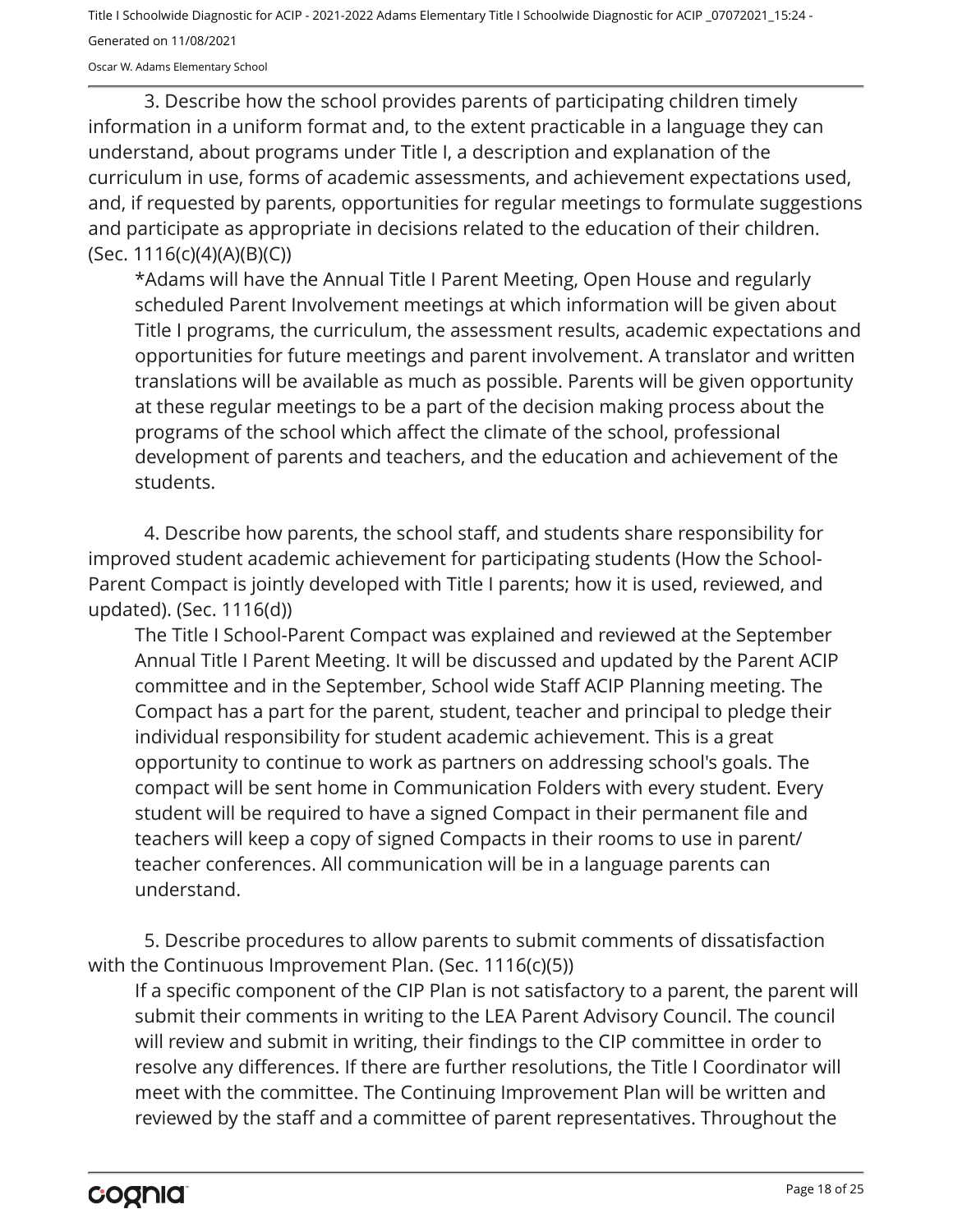Oscar W. Adams Elementary School

year, as the CIP is reviewed, these parent representatives will be a part of the review process. Parents will be encouraged at every Parent Engagement meeting to voice any concerns they have with the Continuous Improvement Plan and the academic program of the school in general.

6a. Describe how the school will build capacity for parental involvement including how parents will be encouraged to become equal partners in the education of their children. (See ESSA Sec. 1116, requirements for building capacity and parental and family engagement).

To ensure effective involvement of parents and to support a partnership among the school, parents, and the community to improve student academic achievement, our school:

Shall provide materials and training to help parents to work with their children to improve their children's achievement, such as literacy training and using technology, as appropriate, to foster parental involvement.

\* The system wide Parent Teacher Resource Center (PTRC) personnel will be at the Annual Title I Parent Meeting, Open House and at some of the Family Reading Nights to provide free materials and helpful suggestions for parents. The Parent Teacher Resource Center provides flash cards, games, manipulatives, and packets on skills in areas of concern for parents and students to use at home and offer tutoring and training sessions for students and parents on academic subjects and computer skills. There is information on the Parent Teacher Resource Center on the school website.

6b. Describe how the school will build capacity for parental involvement including how parents will be encouraged to become equal partners in the education of their children. (See ESSA Sec. 1116, requirements for building capacity and parental and family engagement).

To ensure effective involvement of parents and to support a partnership among the school, parents, and the community to improve student academic achievement, our school:

Shall educate teachers, office personnel, and other school staff, with the assistance of parents, in the value and utility of contributions of parents, and in how to reach out to, communicate with, and work with parents as equal partners, implement and coordinate parent programs, and build ties between parents and the school.

\* Adams Elementary will have a Title I Resource Liaison and Parent Involvement Coordinator to coordinate the parent involvement program, create and distribute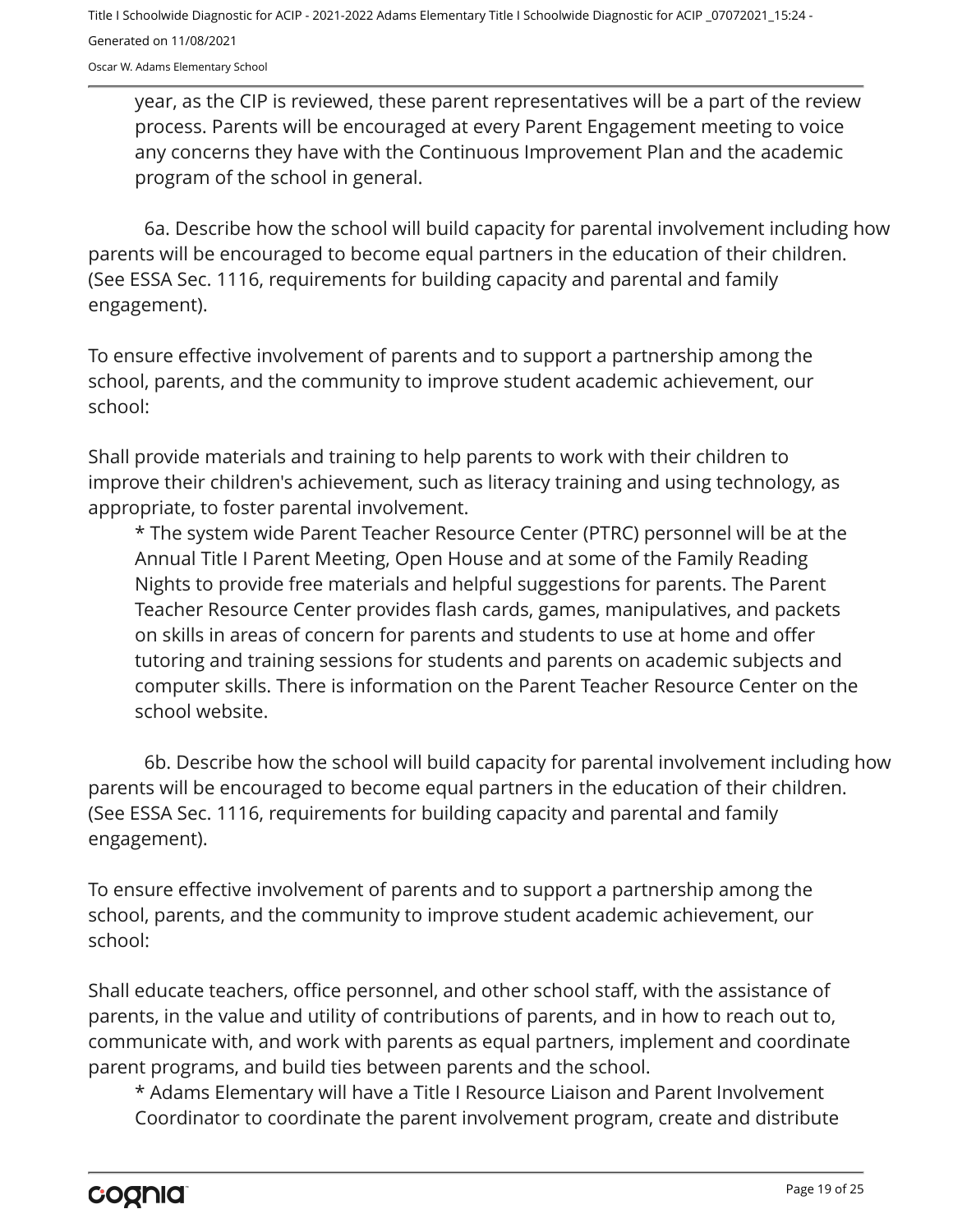Oscar W. Adams Elementary School

communications, lead in family events, and conduct Parent Involvement meetings. \* Distribute to the staff a copy of the Parental Engagement Plan, Parent Survey results and the Adams Annual Evaluation of the Content and Effectiveness of the LEA Parental Involvement Plan at the beginning of the year and discuss it at an inservice or faculty meeting, so they can see areas needing improvement and celebrate areas of strength. \*Address one specific area of need discovered from the Survey and Evaluation at each Faculty Meeting throughout the year to keep the awareness level up concerning working with parents as partners. \*Encourage teachers to ask parents to come to activities. Offer a classroom incentive for the most parents in attendance. \* Teachers will be encouraged to use mobile apps to communicate with parents the assignments, important information and examples for math homework. \*Teachers will be encouraged to give students homework passes, rewards or privileges if they return signed papers, or if parents attend conferences, events or meetings. \* Our Principal will stress at Parent meetings an open door policy toward parents coming at any time, by appointment, to observe their child. At Faculty meetings she will stress the open door policy and encourage teachers to call parents to celebrate student accomplishments and at the first sign of needs or problems. \*Offer training during planning periods and/or after school on websites, syllabi, and working with parents and ELL families. \* We will have an EL parent liaison/translator to work with parents and staff, translate communications, and assist staff in communicating with parents. \* We will include parents in committees with staff to plan school wide celebrations, such as Hispanic Heritage month and Black HistoryMonth. \* Room volunteers will be secured and teachers will be encouraged to call with specific needs and ways they can help.

6c. Describe how the school will build capacity for parental involvement including how parents will be encouraged to become equal partners in the education of their children. (See ESSA Sec. 1116, requirements for building capacity and parental and family engagement).

To ensure effective involvement of parents and to support a partnership among the school, parents, and the community to improve student academic achievement, our school:

Shall to the extent feasible and appropriate, coordinate and integrate parent involvement programs and activities with other federal programs, and conduct other activities, such as parent resource centers, that encourage and support parents in more fully participating in the education of their children.

\* The system wide Parent Teacher Resource Center (PTRC) personnel will be at the Annual Title I Parent Meeting, Open House and at some of the Family Reading Nights to provide free materials and helpful suggestions for parents. The Parent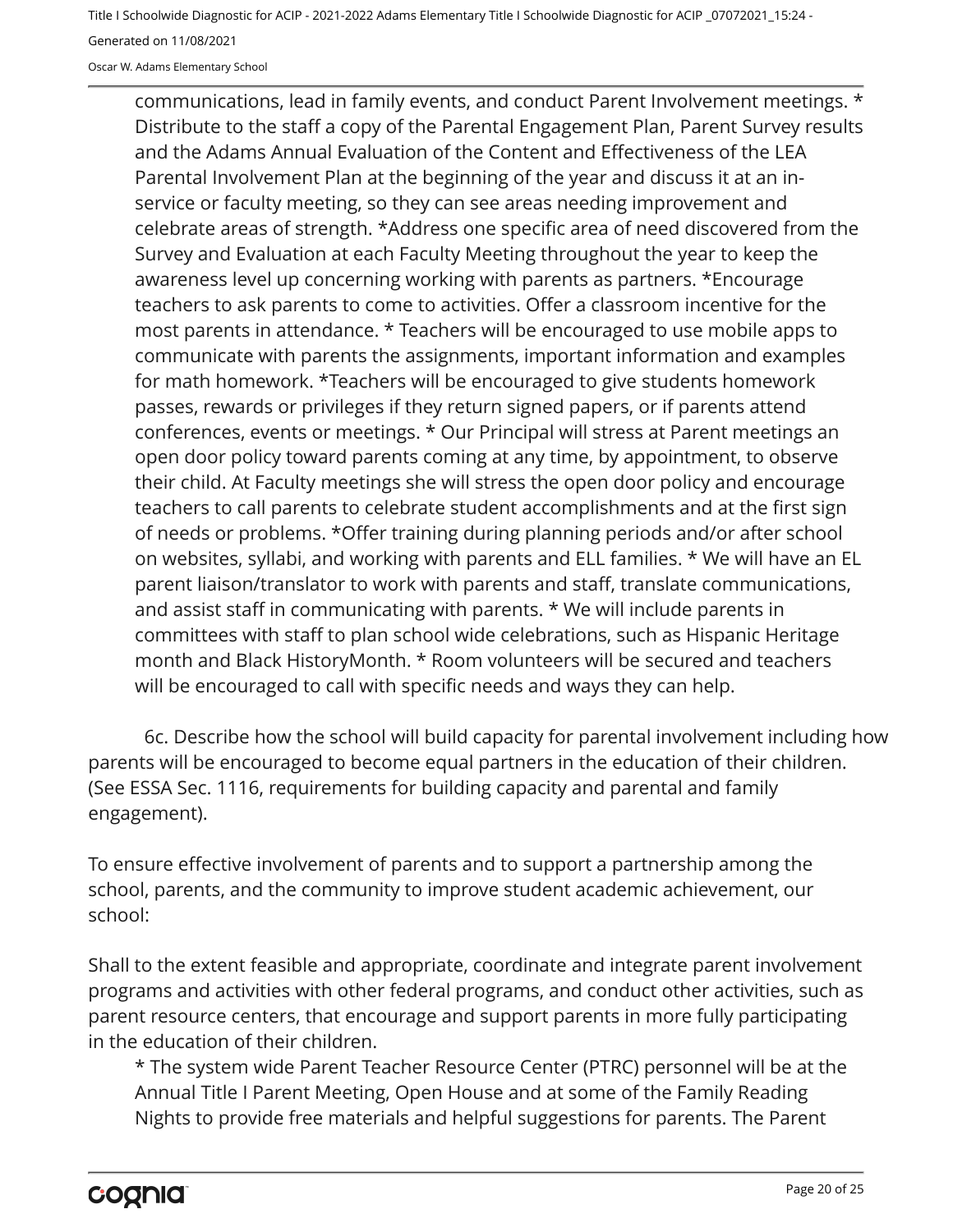Oscar W. Adams Elementary School

Teacher Resource Center provides flash cards, games, manipulatives, and packets on skills in areas of concern for parents and students to use at home and offer tutoring and training sessions for students and parents on academic subjects and computer skills. \* Parents will be encouraged at every family event to go to the center so they can learn about the games and activities available to be checked out and training classes for students and parents. \* Parents will be sent a congratulatory letter from the principal when their child achieves the A/B Honor roll each grading period. Parents whose child did not achieve the A/B honor roll will be sent information about the Parent Teacher Resource Center so they can order materials to use at home with their child to help improve achievement. \* The school newsletter, sent home in the weekly Communication Folder and posted on the school website, will contain suggestions to parents from the principal, librarian, reading coach, nurse, or counselor on helping their child to be successful in school and information about the Parent Teacher Resource Center. \* There will be information on the Parent Teacher Resource Center on the school website. \*If possible, The Parenting Partners Program will be offered to train small groups of parents on improving their\*If possible, The Parenting Partners Program will be offered to train small groups of parents on improving their relationship with their child and encouraging academic achievement, positive values and character in their child. \* A translator and written translations will be provided as much as possible. All communication will be in a language parents can understand.

6d. Describe how the school will build capacity for parental involvement including how parents will be encouraged to become equal partners in the education of their children. (See ESSA Sec. 1116, requirements for building capacity and parental and family engagement).

To ensure effective involvement of parents and to support a partnership among the school, parents, and the community to improve student academic achievement, our school:

Shall ensure that information related to school and parent programs, meetings, and other activities is sent to the parents of participating children in a format and, to the extent practicable, in a language the parents can understand.

Parents are invited and encourage to participate in the Annual Evaluation of the LEA Parent and Family Engagement Plan. The purpose of the evaluation is to ultimately improve the academic quality of the school. All parents have this opportunity every spring or as requested if needed. Parent surveys are sent every spring to all parents in a language they can understand.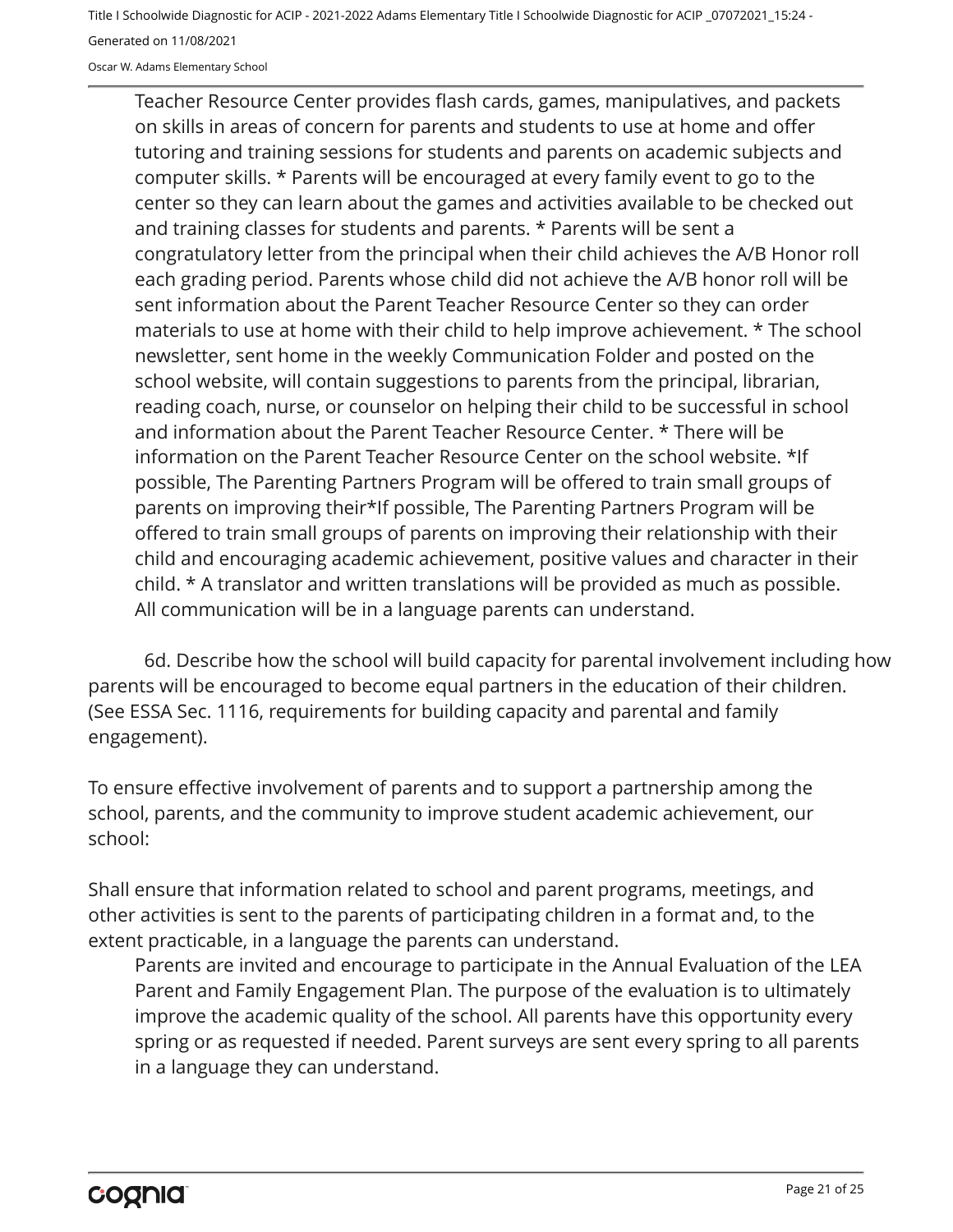Oscar W. Adams Elementary School

6e. Describe how the school will build capacity for parental involvement including how parents will be encouraged to become equal partners in the education of their children. (See ESSA Sec. 1116, requirements for building capacity and parental and family engagement).

To ensure effective involvement of parents and to support a partnership among the school, parents, and the community to improve student academic achievement, our school:

Shall provide such other reasonable support for parental involvement activities as parents may request.

\* Adams Elementary will provide opportunities for the participation of parents with limited English proficiency, parents with disabilities and parents of migratory students. An EL parent liaison/translator will provide, as much as is possible, translations for meetings, conferences, visits, phone calls, notes, flyers and other communications in a language that they can understand. \* The ML parent liaison/ translator, office personnel, school counselor and nurse will provide services and information to parents of migratory students.

7. Describe how the school will ensure the provision for participation of parents and family members (including parents and family members who have limited English proficiency, parents and family members with disabilities, and parents and family members of migratory children), including providing information and school reports required under section 1111 in a format and, to the extent practicable, in a language such parents understand. (See ESSA Sec. 1117(f))

\* Adams Elementary will provide opportunities for the participation of parents with limited English proficiency, parents with disabilities and parents of migratory students. An ML parent liaison/translator will provide, as much as is possible, translations for meetings, conferences, visits, phone calls, notes, flyers and other communications in a language that they can understand. \* The ML parent liaison/ translator, office personnel, school counselor and nurse will provide services and information to parents of migratory students.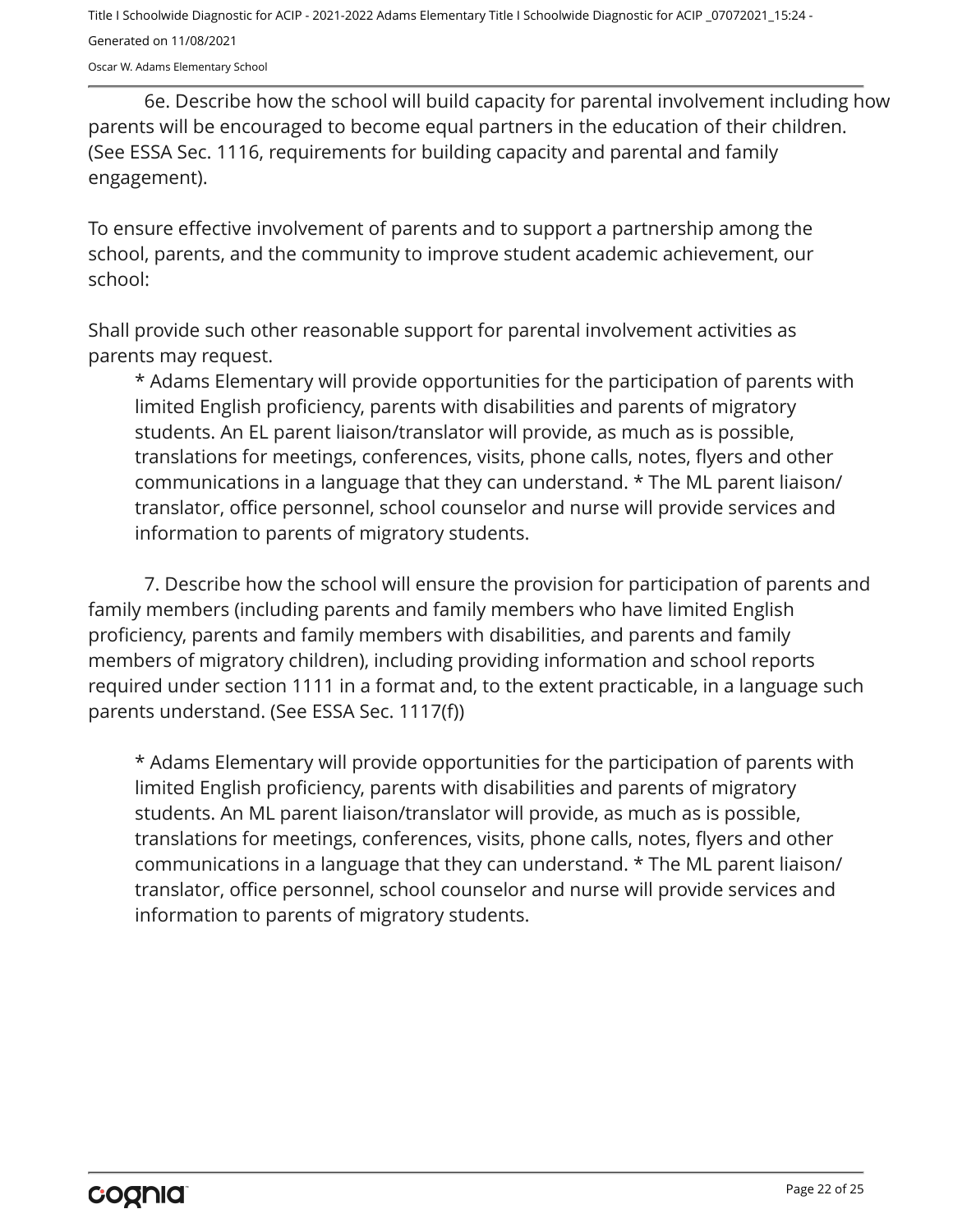Oscar W. Adams Elementary School

## <span id="page-22-0"></span>**Coordination of Resources - Comprehensive Budget**

Step 1: Download and complete the [Coordination of Resources - Comprehensive Budget](https://www.alsde.edu/sec/fp/Pages/resources-all.aspx?navtext=Resources) [document.](https://www.alsde.edu/sec/fp/Pages/resources-all.aspx?navtext=Resources)

Step 2: Upload the completed Coordination of Resources - Comprehensive Budget document.

 I have completed and uploaded the Coordination of Resources - Comprehensive Budget. I have not completed and uploaded the Coordination of Resources - Comprehensive Budget.

**ATTACHMENTS**

#### **Attachment Name**

 $|\mathcal{O}|$ [Coordination of Resources](https://docs.google.com/spreadsheets/d/1n2Xtj2w9tqHGc9tZ5XLZjk5D9922H7sn/edit?usp=sharing&ouid=102605216720511338557&rtpof=true&sd=true)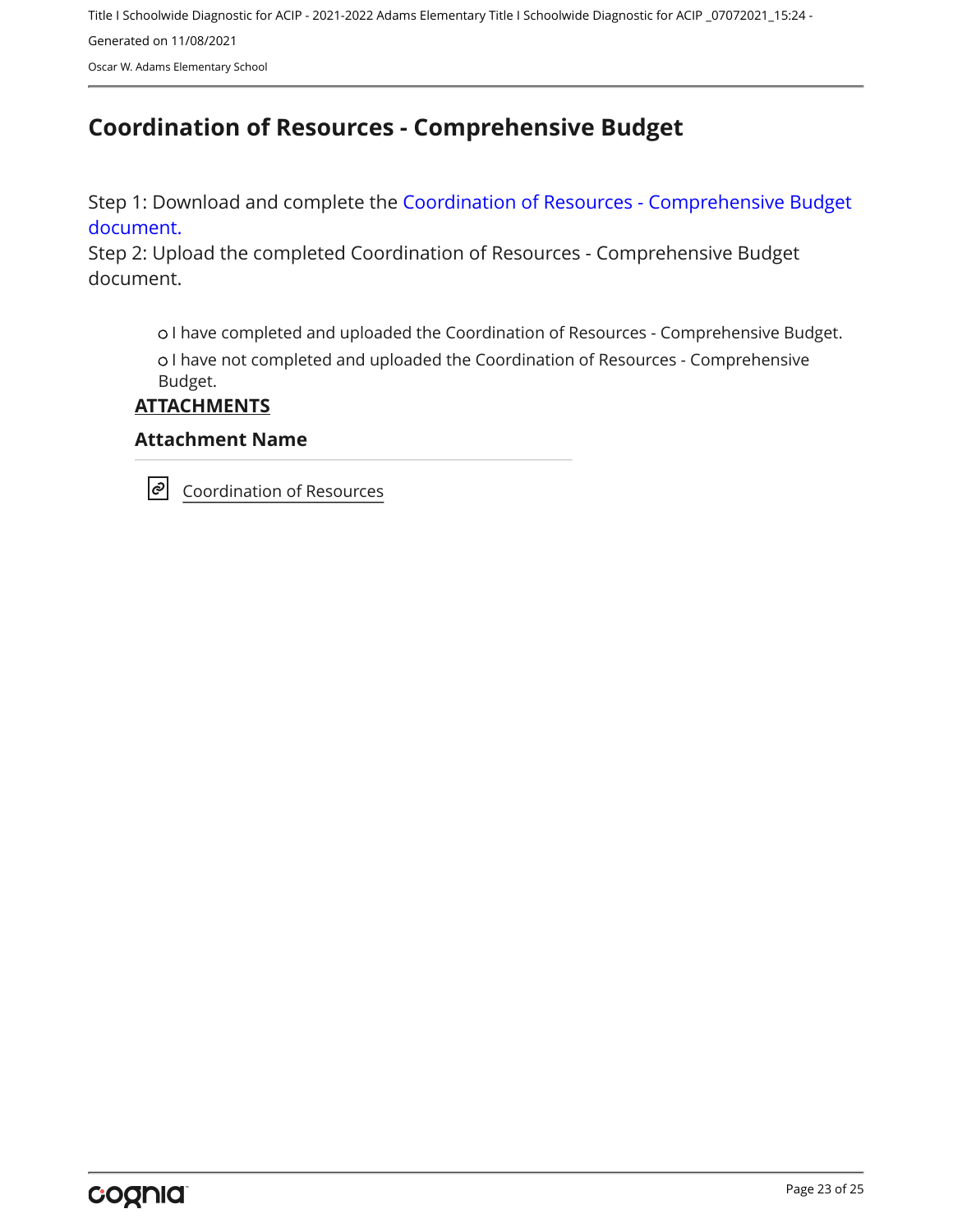Title I Schoolwide Diagnostic for ACIP - 2021-2022 Adams Elementary Title I Schoolwide Diagnostic for ACIP \_07072021\_15:24 - Generated on 11/08/2021 Oscar W. Adams Elementary School

# <span id="page-23-0"></span>**eProveTM strategies: Goals & Plans**

The school has completed all components of its ACIP in  $e$ Prov $e^{TM}$  strategies.

 **Yes** o No